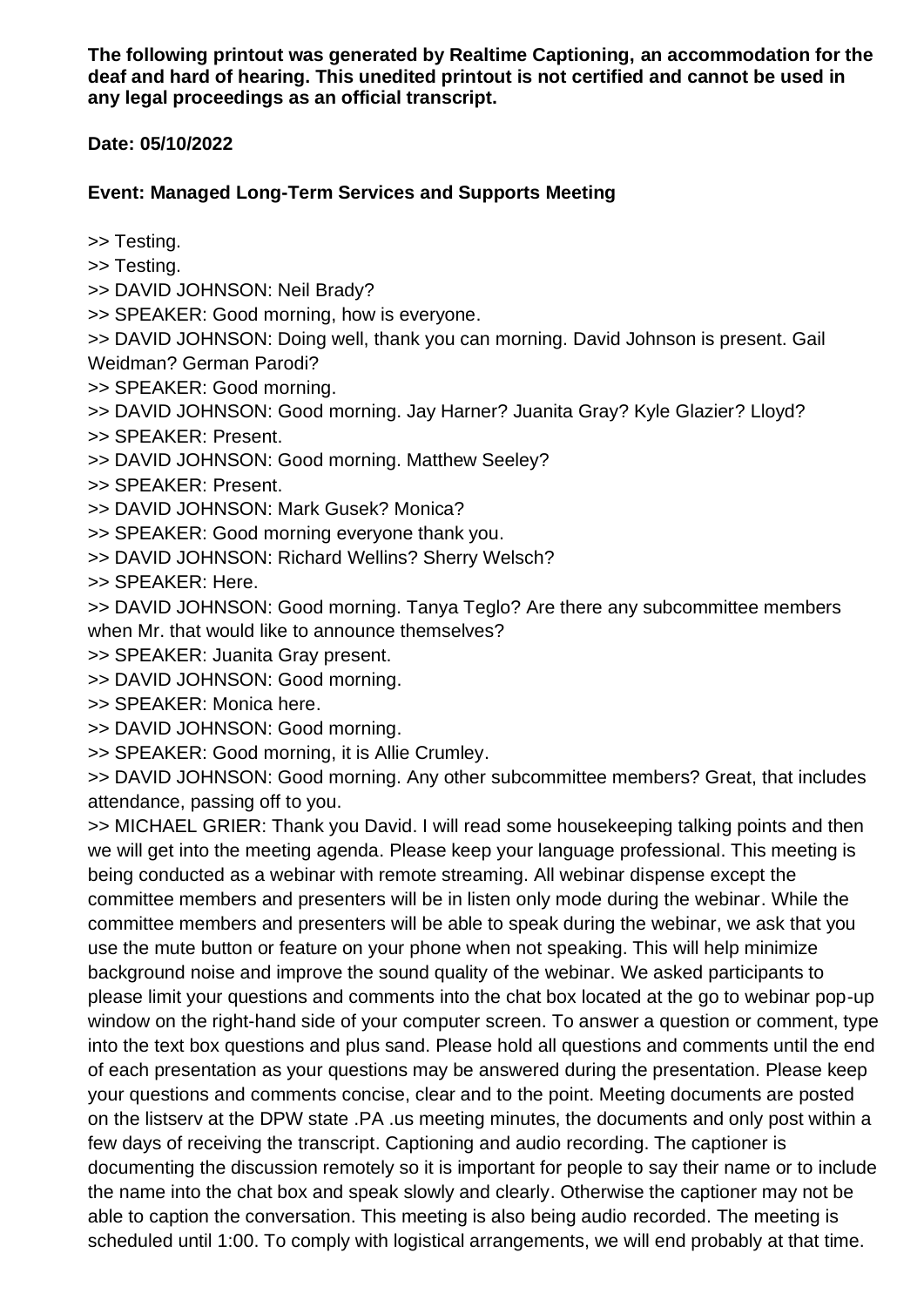If you have questions or comments that are not heard from a please send your questions or comments to the resource account that is on your agenda that will be coming up. For your reference, the account is listed on the agenda. Public comments will be taken at the end of each presentation and set up during the presentation. There is an additional period at the end of the meeting for additional public comment to be entered into the chat box. The 2022 MLTSS so meeting dates are available on the Department of human services website. The next question that I have is do we have a quorum to be able to start?

>> SPEAKER: Hi Mike, it is Paula, yes we have enough.

>> MICHAEL GRIER: Okay great Paula, thank you. This is for all the committee members and folks that are listening this is a little change in our usual agenda. We want to continue to do this ongoing but we will spend a little bit of time doing the MLTSS meeting follow-ups from the previous meeting. We have a series of questions and I will ask the questions and Jermayn Glover will provide the responses that we have received when I get to this. If everyone would bear with me very briefly. Are you ready?

>> SPEAKER: I'm ready.

>> MICHAEL GRIER: At our previous MLTSS meeting, Pam asked what percentage of the emergency housing cash was accessible and affordable?

>> SPEAKER: Just for everyone, this is Jermayn Glover with communications management. This answer came from directing secretary in response to this question and their response was unfortunately we are not able to provide detailed responses related to accessibility and affordability because we don't have mechanisms to track that and attaches we cannot add additional requirements. There is a dashboard that we will win the chat which is more information.

>> MICHAEL GRIER: Thank you. The second question, how much of the emergency housing money has been used by counties and when must the money be used?

>> SPEAKER: The responses from acting Secretary Sneed. Pennsylvania has issued more than \$700 million in rent and utility relief to over 103,000 households. These figures are updated on the dashboard as the reports are issued. On the dashboard they will be - - one and - - two. ERAP two funds may be spent until 2035. We will put those links in the chat. I will mention the counties receiving ERAP funding must develop programs to achieve the following goals: to get the effects of homelessness affected directly or indirectly by the Covid 19 health emergency. Provide eligible families rental assistance - - home energy costs, utility and home energy costs and other expenses related to housing incurred. Incurred either directly or indirectly due to Covid 19 or during the current public health emergency. For rental and utility assistance related to Covid 19 outbreak that enables - - home… By eating households - - related to housing separately or when combined can be made for ERAP payments including future payments for up to 12 months plus an additional 12 months if necessary to ensure housing stability for the household subject to the availability of funds for past due rents accrued after March 13, 2020. ERAP two payments including future payments for an individual household may not exceed 18 months which is inclusive of any assistance provided using ERAP one. That was a lot of information but it's details on the ERAP site.

>> MICHAEL GRIER: They are in the chat?

>> SPEAKER: We will put them in the chat in a minute.

>> MICHAEL GRIER: Okay. There were a series of questions directed while people were in the hospital long-term planning process and consideration of full-time RN in the home.

>> SPEAKER: Doctor Butler from PSW gave a response sent directly to the questioner to abide by HIPAA regulations. We did not want to share details. We do not want to share all the personal details on the webinar.

>> MICHAEL GRIER: Lloyd asked Doctor McAllister how many participants were accessed for behavioral health needs and have been found to need them?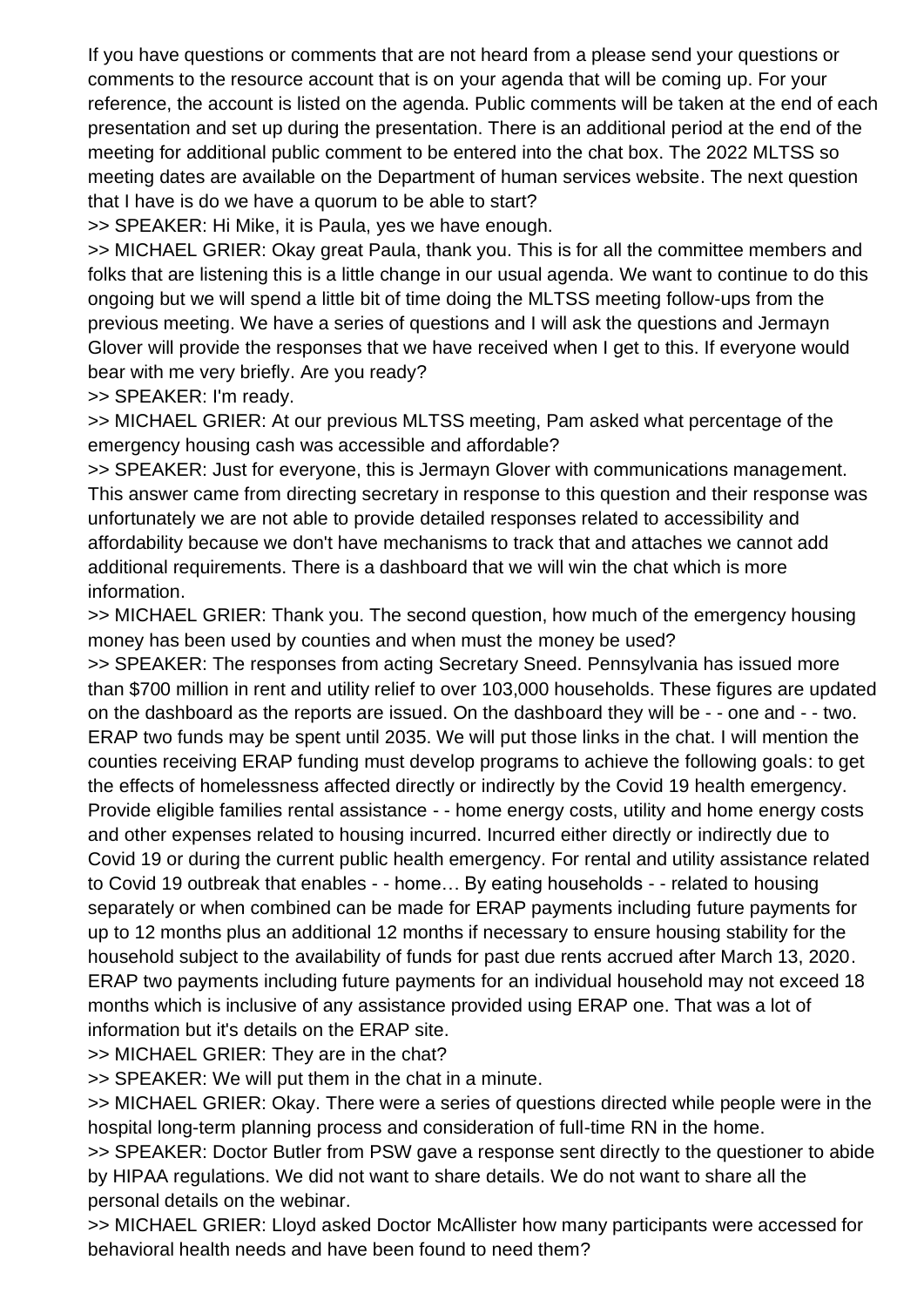>> SPEAKER: The response from Doctor McAllister is that referral data - - individual dispense progress notes and therefore not reportable and aggregate numbers.

>> MICHAEL GRIER: We also have, Lloyd asked Doctor Appel if the behavioral health case manager to the copy of the service plan that is in place and it is updated.

>> JERMAYN GLOVER: Case managers from the MCO's both stated they had access to the service plan.

>> MICHAEL GRIER: Thank you Jermayn Glover, that is the follow-up questions that we had for this past month. We will continue to get better at those guys. This is the first month we have done this so anything we do not get answers to, we have the transcript so we can go back and died in a little bit. We can see if we can get the questions answered. Thank you for bearing with us and thank you Jermayn Glover for walking us through those answers, I appreciate it. >> LLOYD WERTZ: Thank you.

>> MICHAEL GRIER: You are welcome Lloyd. Kind of bear with us a little bit as we go through that.

>> MATTHEW SEELEY: I appreciate the addition of this to the agenda. This is a valuable follow-up to question we have had before. Thank you for adding this.

>> MICHAEL GRIER: Thank you. I appreciate everyone's comments on that. At our last meeting, we had some discussion on the plans to go forward with the agency with choice and there was some kind of opposition but mainly the timing and the rollout of that. Jamie, is that going to be a part of your update that you're going to be providing?

>> JAMIE BUCHENAUER: Hi Michael. No, it was not part of my update that I planned on presenting today.

>> MICHAEL GRIER: Okay, is everything going forward as scheduled? What exactly is happening with that? I know were there some pretty significant concerns that were listed.

>> JAMIE BUCHENAUER: OLTL, we got responses to the RFI. Jan went over the responses to the RFI of long-term living perspectives. All the information is posted on a long-term living website at the very top. Is the website with they care site funding information is so if anyone is interested in any further information about agency with choice, all of the information is on our public website. Right now, we are obviously continued to work on the procurement so that is about all I can say. I don't know exactly when it is going to be released and I can't say any more than what we have shared publicly.

>> SPEAKER: Might come up with Jay Harner, kite jumping you really fast? >> MICHAEL GRIER: Sure.

>> SPEAKER: I would like a motion to oppose the RFI and encourage and assist the state allows at least three vendors for consumer producer been choice. One vendor one choice is not a choice. I would like to make that motion to put that on the table right now please.

>> SPEAKER: Thank you and I want to second the motion.

>> SPEAKER: I will force that motion.

>> MICHAEL GRIER: Okay. Moving forward with this, we have had a committee member presented motion, we have it seconded, third and fourth. Jamie, if we were face to face this would be an easy thing to do but doing it remotely, how do I proceed from here?

>> JAMIE BUCHENAUER: I think Mike and obviously Jermayn Glover, you can jump in here and correct me if I am wrong but you are making a motion to recommend that they actually we were making a motion I think because this is a subcommittee that you make a motion to the full Mac and make a motion that there recommend the agency with choice procurement be whatever you wanted to be. I don't know if you want to write that out so everyone is clear in the chat.

>> MICHAEL GRIER: That may be the way we want to do it. When Jay is clearly saying is that there needs to be a minimum of three rather than statewide across the board. I guess what I'm trying to do is get to a place of how can I conduct any kind of a boat for that motion to carry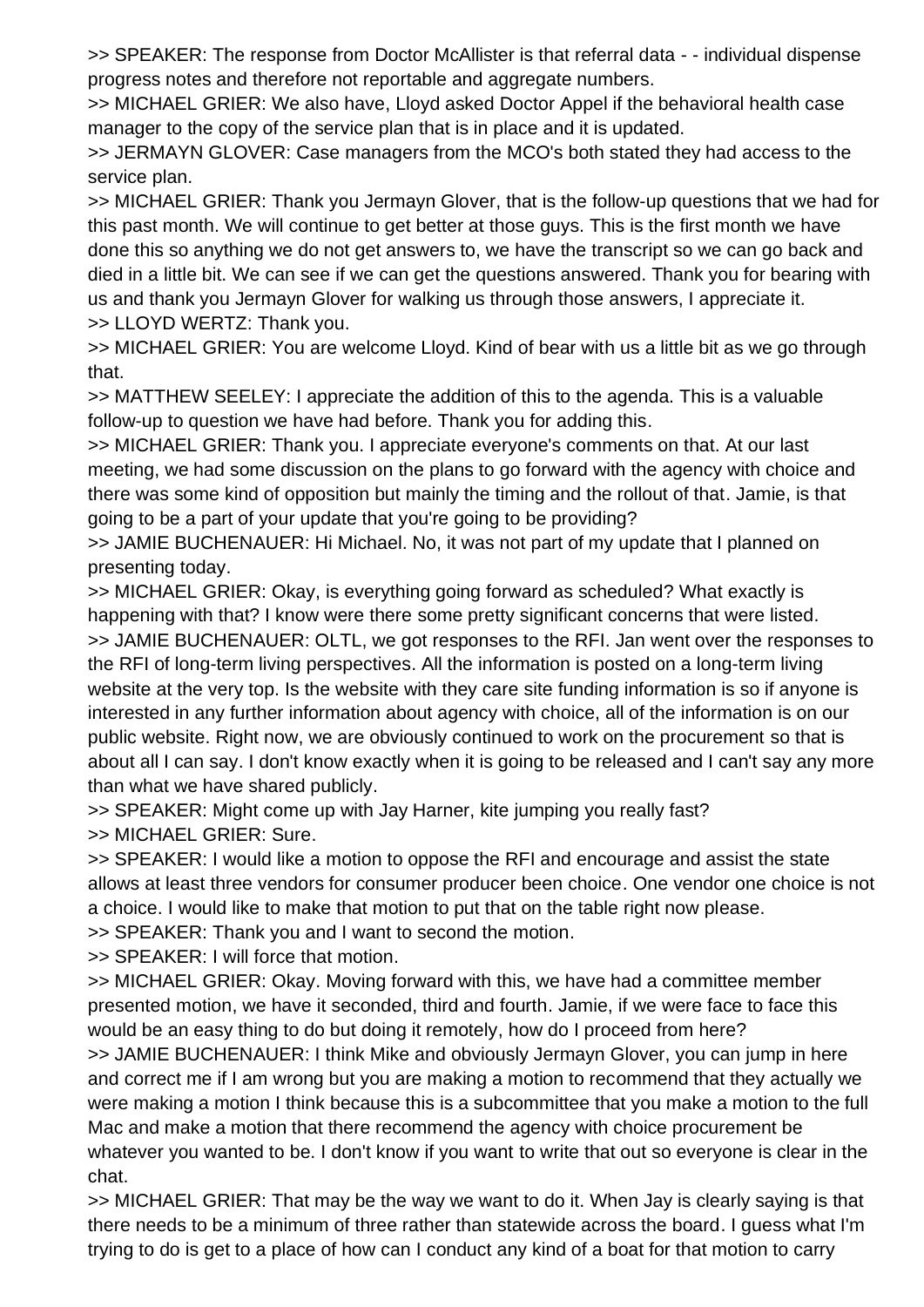forward to there?

>> MATTHEW SEELEY: Can add something? Can that be a direct appeal to the secretary? The acting secretary? Apologies.

>> JAMIE BUCHENAUER: As a recommendation made by the MLTSS, I think it can be, I do not know why it cannot be. The committee is obviously free to make any kind of recommendation to the recommendation that they would like.

>> I would as secondary to appeal to secondary's name without appeal as well.

>> MICHAEL GRIER: There's a motion on the table to have his committee voiced opposition to the agency with choice without multiple vendors and each along with opposition to go to that would be a vote by committee members to recommend to there they take that up along with the secretary, is that what you said Matt?

>> MATTHEW SEELEY: Yes, that would be my recommendation.

>> MICHAEL GRIER: How do we do this vote procedurally? It is something we can do in the chat or do have David call everyone?

>> JAMIE BUCHENAUER: Whatever your preferences, you might want to have David call everybody.

>> LLOYD WERTZ: This is Lloyd, before I do that, have a little more clarification of someone making a motion? I would rather get a full grasp in order to be able to vote yay or nay. >> MICHAEL GRIER: Okay, can you fill Lloyd in?

>> SPEAKER: Sure. I am making a motion to oppose the RFI RFA so the state allows at least three vendors to ensure consumer participant voice. It's going to be one choice, no individuals. Again, to have multiple options rather than funneling everyone into one choice.

>> LLOYD WERTZ: It is providers of direct service or related to financial management? >> JAMIE BUCHENAUER: Lloyd, think the question for me. Unless J you want to answer it. >> SPEAKER: You can take that question Jamie.

>> JAMIE BUCHENAUER: Lloyd, agency with choice is no choice of what is man can make in terms of how they would make their personal assistance services. They can choose a totally disciplined active model of service where they can use the financial management agency to collect time, issue Paychex and collect taxes. And then the participant would obviously hire and fire their worker and train their worker. That's the participant directed. Agency with choice offers more support to a participant so that workers hired by an agency so they do have access to benefits for the worker that is hired is chosen by the participant and the participant get some additional HR assistance with their worker and that model. Obviously get the agency model of service where every spring can choose to receive personal assistance services through a home care agency. Those that help. She suggested Osama thank you very much.

>> MICHAEL GRIER: Thank you for the clarification and thank you Jay and Jamie for doing that.

>> JERMAYN GLOVER: I have the guidelines up with her on the website. If you want I can read you what it says about majority vote unofficial action.

>> MICHAEL GRIER: That would be fine.

>> JERMAYN GLOVER: The basic requirements majority vote. Majority vote occurs when approval cast and regular properly called subcommittee meeting at which a quorum is present. Votes shall be conducted by voice so we do have a quorum that is our regular meeting so if you want to make a vote we could do that. Official action is in article 8 – six. The subcommittee chair shall facilitate - - according to the agenda and recommendations. Approval of the recommendation requires a majority vote. Recommendations approved by the subcommittee for consideration as Mac business shall be submitted in writing by the subcommittee chair or designee to the Mac chair.

>> MICHAEL GRIER: Okay, I will do that. David, let's call for a vote.

>> SPEAKER: Excuse me, I have a question. This is one either Juanita Gray, is just talking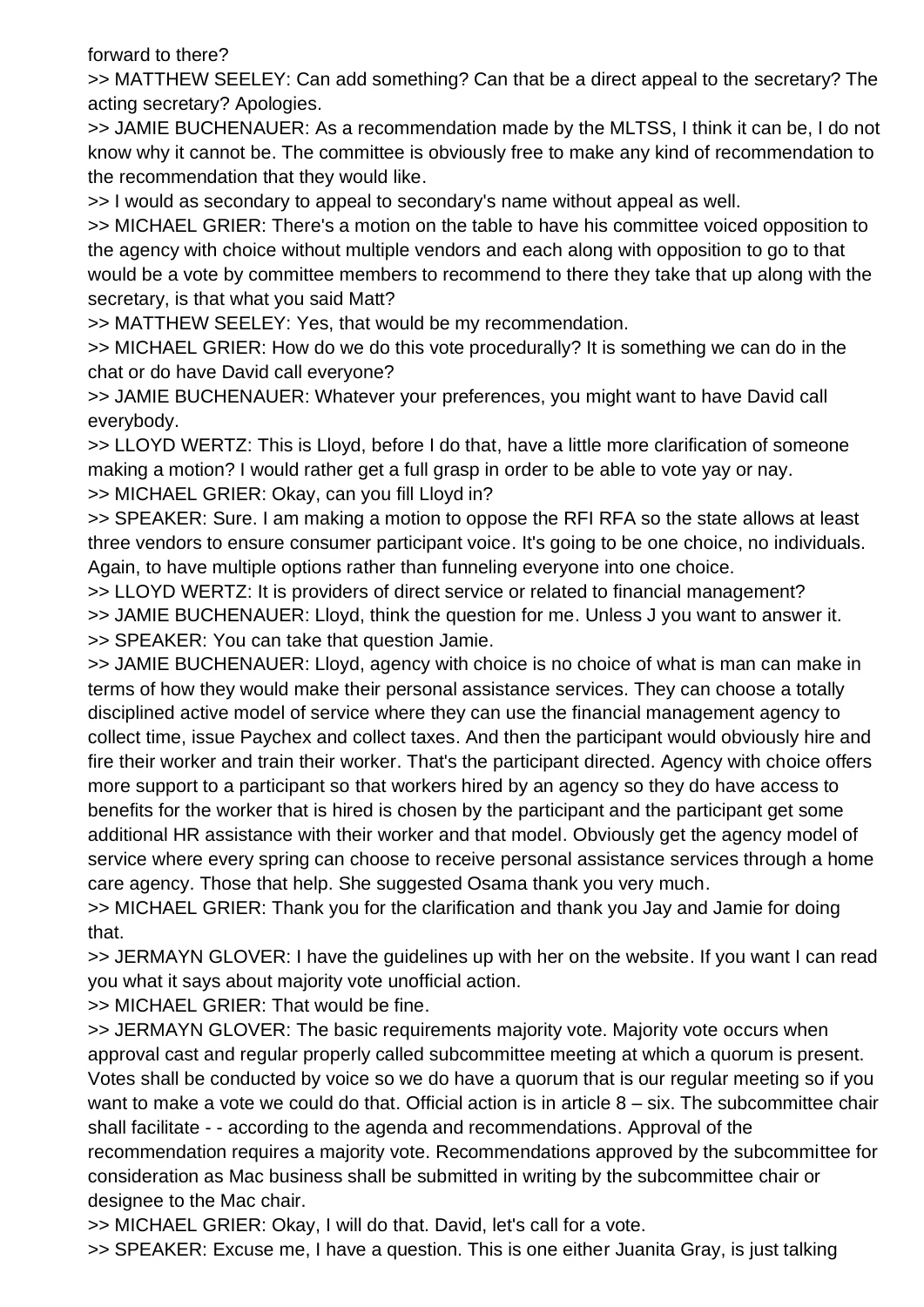about the three options for the model choices or talking about the three options for the management of payment as far as the new system too we went from PPL to another payment. Is that what you were talking about as well?

>> MICHAEL GRIER: Vendors, not payments.

>> SPEAKER: No, they are a vendor that will take care of the county like you said the participant.

>> MICHAEL GRIER: This is regard to the agency with choice.

>> SPEAKER: It is nothing to do with the accounting aspect.

>> MICHAEL GRIER: That is my understanding of it, yes.

>> SPEAKER: Thank you I wanted to be clear thank you.

>> MICHAEL GRIER: David, call for a vote.

>> DAVID JOHNSON: Mike I am here to take a vote. What is the specific motion we are calling a vote for?

>> MICHAEL GRIER: The motion that Jay put in opposition to - - one statewide vendor and you will like to make a recommendation to the Mac as a subcommittee for the Mac and for the secretary. Our people in opposition to one vendor for agency with choice?

>> DAVID JOHNSON: Understood. Ready to estimate members to take their vote. One moment please. Allie Crumley?

>> SPEAKER: Can you hear me? As the organization that represents the person directed care workers, we strongly support the creation of additional choice for consumers who want to direct their own care and support agency with choice model and the potential for existing investments in the workforce.

>> DAVID JOHNSON: Neil Brady.

>> SPEAKER: Yes.

>> DAVID JOHNSON: German Parodi?

>> SPEAKER: Yes, I second the motion.

>> DAVID JOHNSON: Juanita Gray?

>> SPEAKER: Yes.

>> SPEAKER: Lloyd? Be a.

>> SPEAKER: Matthew Seeley?

>> MATTHEW SEELEY: Yes.

>> SPEAKER: Monica?

>> SPEAKER: I cannot place a voice at this time, I have to go back and get their thoughts.

>> DAVID JOHNSON: Patricia?

>> SPEAKER: Yes it Welsh?

>> SPEAKER: Yes, I support that.

>> DAVID JOHNSON: This is David Johnson, I have seen from this vote. I will abstain from this vote. Lastly Michael Grier.

>> MICHAEL GRIER: Yes.

>> DAVID JOHNSON: Are there any other committee members present on this call who would like to make a vote?

>> SPEAKER: This is Cindy, I will abstain because they have to learn more information about it so I would not put a vote in at this moment.

>> DAVID JOHNSON: Thank you Cindy.

>> MICHAEL GRIER: Thank you for doing that David. It sounds like the motion carries. I will be putting something in writing to go forward to the chairman and to the secretary. I appreciate everyone taking time to do that. Jamie, you are up.

>> JAMIE BUCHENAUER: I have a couple of updates for the subcommittee today. Happy May, I'm hoping everything is blooming outside at the moment I hope you're done with the rain. My agenda for today is to give the committee recognition on cares act funding issues. The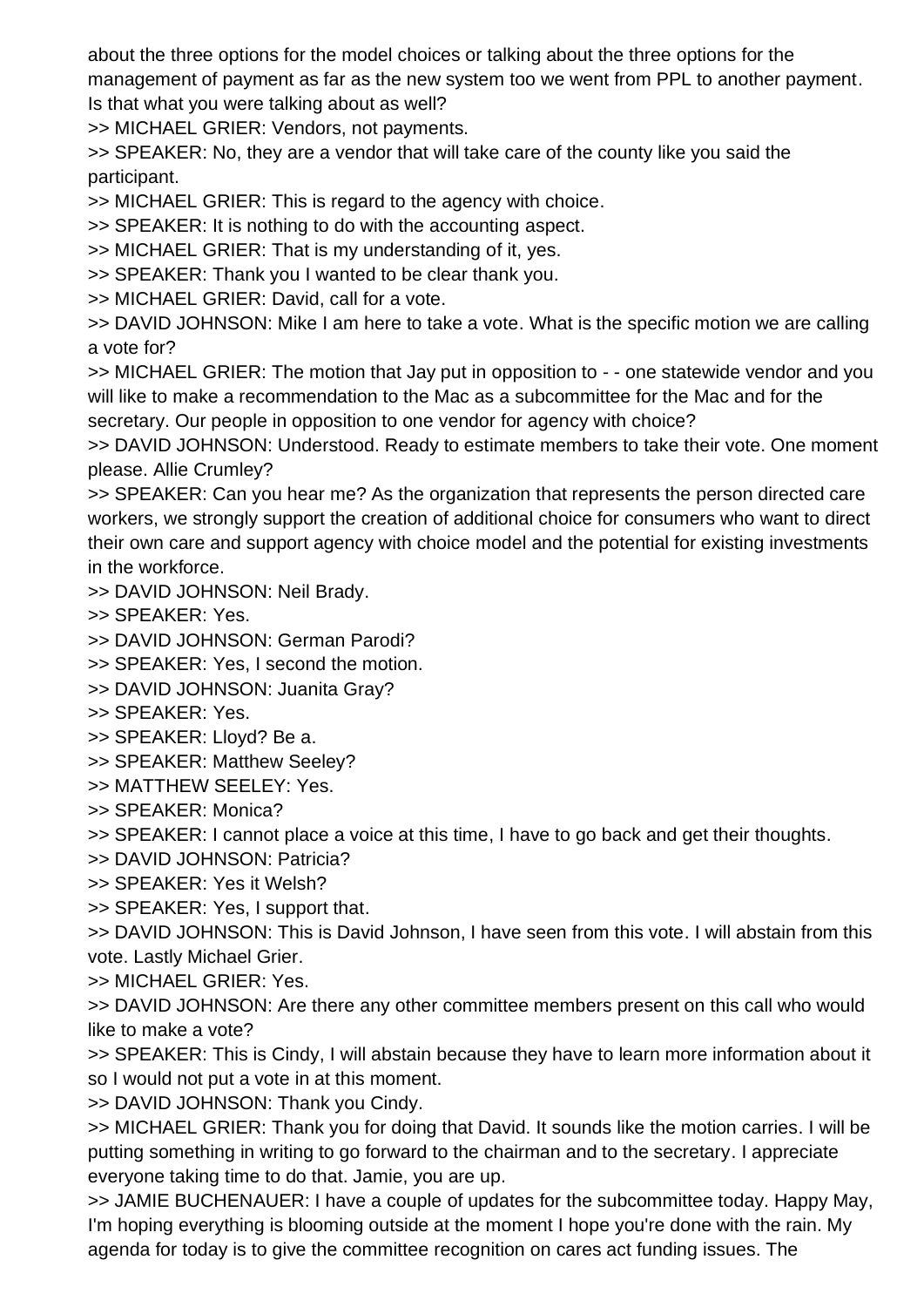American rescue cares act, an update on our financial management services and then I wanted to brief the committee on some webinars we had on behavioral health and nursing facilities. That is my suggested agenda. I just wanted to make sure that the committee was aware, obviously over a year ago now, I want to say it was closer to 18 months ago, the cares act legislation funding past acts 24 of 2020 that provided cares act funding for a number of different types of providers. The cares act funding had to be used to pay for any covid related expenses and - - use of cares act funding for covid related expenses Most providers did submit reports. It was an electronic reporting system, most providers did submit reports on how they use the cares act funding which was allocated. However, some providers do not report. We are in the process of issuing letter to providers who do not report on the use of their cares act dollars. The first round of letters was sent I want to say in March. If the provider received a letter in March, he basically said we did not receive a report telling us how to use the cares act funding dollars. It had to be used for covid related expenses. Please submit a report to return the funding. The department would not like the funding back, we would prefer a report but we need that report to show that the funds were used on covid related expenses. Just an FYI that the second round of letters was sent out on May 5 to the providers that still need to return a report. This letter is a bit more pointed that one out on May 5. A total of 232 providers received a letter. It basically says and did not report on the use of your cares act funding dollars, you need to return these dollars to the department. Obviously, this is not preferred. We would prefer the providers use their cares act funding on covid related expenses but we need to the reports. 232 providers should I receive that letter. Just another update, after the first round of letters that we sent, 168 reported . That was excellent, we don't need those funds back. Again, if you know of the provider that may have received this letter, we need them to report on the use of cares act funding dollars. I know we have talked a lot in this committee about how we are using our 10% enhanced home and community-based services. The department obviously when the American rescue plan act was passed, part of that was that states received an enhanced amount of 10% on home and community-based funding. They had to submit a plan to CMS on how they were going to spend that 10% enhanced. It could be used to supplement home and community-based services, but we cannot supplant home and state funding. We will need the highlights of that plan. The biggest portion of the office of long-term living's investments of home and community-based funds was on the enhanced payment rates for personal assistance services. Those enhanced payment rates took effect January 1, 2022. The second portion which we talked a lot about an message to providers that we were sending out strengthening the workforce payments and adult day service provider payments. We announced this and obviously payment started going out at the beginning of March. If you recall providers, all providers were eligible for these funds received a letter from the office of long-term living saying if you're interested in this payments you had to return an attestation. This is the number of attestations and providers who have sent back to attestation and the funds that have gone out to date. So 18 of 33 residential habilitation providers return the attestations and 1.4 million out of a total of 2.5 million has been distributed to date. For personal assistance and community integration, 100. >> LLOYD WERTZ: Out of 1504 providers set were sent funds and that a total of 36.8 millions out of 44 million in total. For adult day service providers, 58/96 providers returned to attestation and have been paid and that a total of 9,700,000/13,000,000 dollars that are available.

Obviously providers can continue to return the attestations and we will generate funds. You can see that we will generate funds on April 20, April 27 and another payment will go out on the 11th. The first round of payments that we did with the largest and we continued to get small amounts of attestations for providers in order to generate these payments. Please, if you are provider and eligible for these payments, you can return the attestations. Just so you know, we do intend on our to say putting a cut off on these payments that are available. This is to allow some other providers who may have had some issues. Maybe they built under different service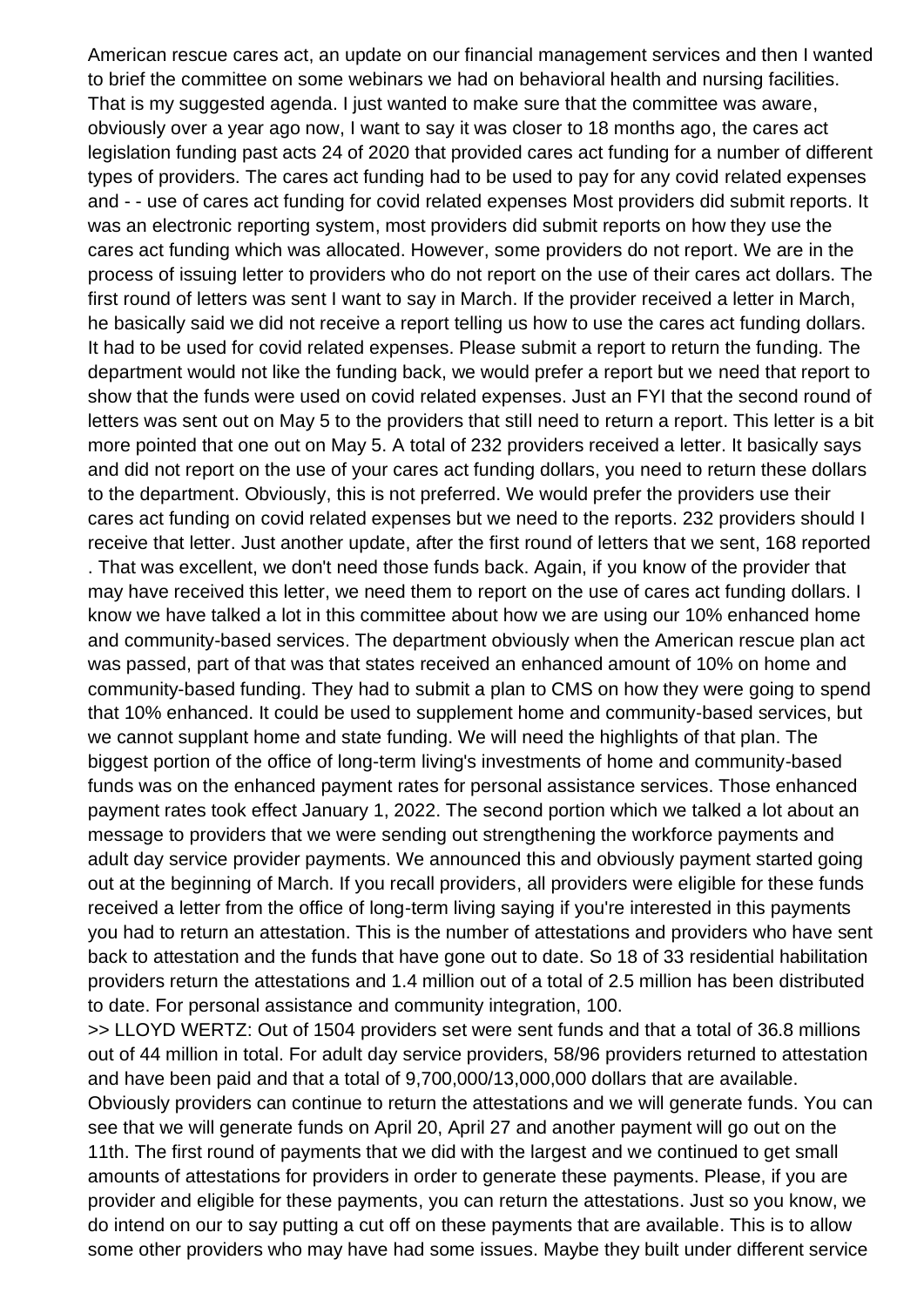locations for their service location and promise was not open. We will look to I want to say redistributing and awarding some of the payments where we have left over money to providers who were not previously eligible. Some more information to come. We will not take any action until we obviously message and sent out letters to providers who have not claimed - - one last chance to do so. We wanted to give everyone an update on where we were in distributing and strengthening the workforce payments. The next update I have for the subcommittee is really around I want to call it the third prong of our plan. It's for home and community-based services improvement. Previously we message the program as a grants program. In order to get these funds up to providers is a quick easy manner for the provider and department, is going to be reimbursement program. Obviously we shared the first bullets by the use of providers. We are working as hard as we can to put an application out mid-May. Look for it very soon. We will start to accept applications starting in July 2022. Our office of long-term living home and communitybased providers will have a period of time they can review the application and put the application together and submitted on the July date whenever they were ready to submit the application. Proposals will be submitted on activities to - - support technologies, develop and pay for enhanced training for the workforce and implement new software and technology for electronic health records, quality or risk management functions. More information to come. I wanted to let everyone know they should start to be looking for this opportunity from the law office of long-term living. Just an FYI, we did hold and continue to hold stakeholder meetings that are solely focused on our transition for financial management services. Just to give a little background information for the committee, currently the department hold a statewide contract for financial management services for participants and community health choices , the overall waiver program and the act 150 program. If participants in any of those programs choose to self-correct their own services and she was that participant directed model of care, they use the statewide vendor financial management services vendor which is currently PPL. Obviously the office of long-term living and - - hold that contract. We have decided at the office of long-term living that those financial management services will become an administrator function of our CHC MCO for those who dispense in community health choices we choose to self-correct and use that has been directed model of service. So those who dispense currently using PPL will transition to Tempest and that go live date has moved to July 1, 2022. When we talk about those financial management services transition, obviously the priority has been unrolling all participants, because in the common law employers but they are the participants and their direct care workers into the Tempest systems and getting them trained on how to report their time. So they are ready to go on the transition date. We keep a running tab on how many participants, also called common law employers, have returned information and are ready to go in the Tempest system. 75% of the common law employers have returned the paperwork and enrolled in Tempest system. That's obviously been on 25% that are not yet returning the practice and obviously the 32% or 32% of the direct care workers still need to return the information. They have been focusing much of their energy on working with the service coordinators and other entities to do direct outreach to the participants and the workers to get them enrolled in the system and obviously get the training to be ready to go. Like I say, there was a stakeholder meeting last Friday on May 6. The next one is held on June 3. They provide a lot of update on what they are doing. At the last stakeholder meeting, they showed their timeline on when different things will happen for participants and stakeholders I encourage everyone to attend the stakeholder meetings as very good information is provided by Tempest and the community health choice MCO. The next update I want to share with you is starting on May 10 Tempest and the community health managed-care organizations will be holding in person drop in sessions around the state that participant and their direct care workers can actually go to the location to get assistance in completing the informational packets and get that training in person and how to use that system . There are no appointments that are necessary. The slot really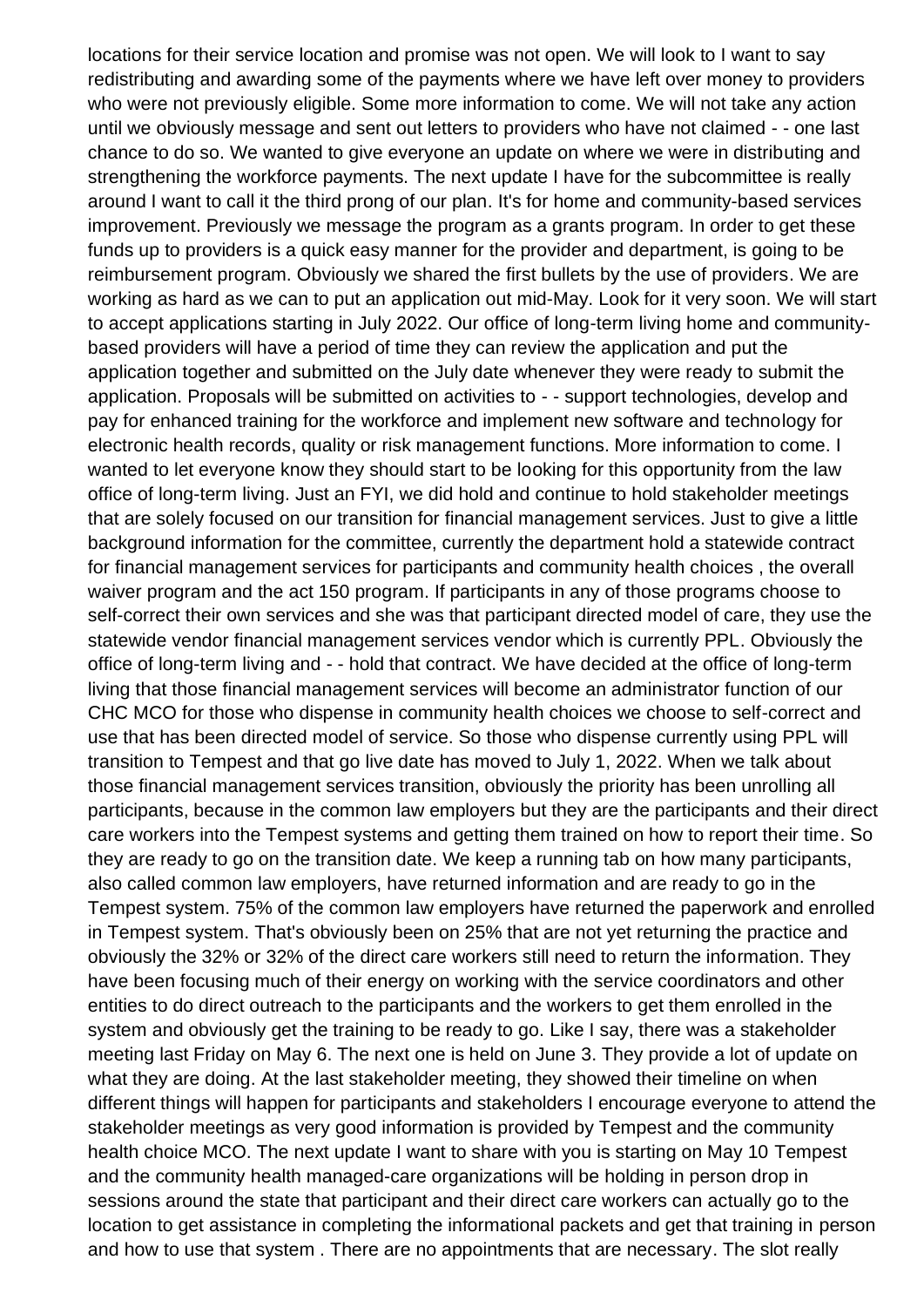shows the date and the time period where individuals can drop in to get that in person assistance. We understand that some people phone and to get assistance and that is not an ideal obviously going online asking questions about emails ideal. Tempest and the CHC MCO's are providing these drop in sessions. We would encourage dispense or their workers were still having some questions and want to be the paperwork in person, they have questions. Paperwork will be available at the sessions, they can generate it on site but feel free if you are close I can drop into one of those sessions, we would encourage you to do so. The next slide is an update on the financial management services transition for our act 150 participants to selfcorrect and use that has been directed model of care. The office of long-term living did join with the office of governmental programs to issue a request proposal for new vendor of statewide financial management services. Those proposals were due April 25, 2022. We know that there is not enough time to onboard a new financial management services vendor before July 1 when the current PPL contract would end. We are in the process of extending the current PPL contract to cover the time between July 1 and getting a new vendor on boarded. More information to come on that as well. My final update, I wanted to get the subcommittee a brief update on the regional webinars that the office of long-term living joint with the office of mental health and substance abuse services as well as our behavioral health managed-care organizations and the community health MCO. We hold regional webinars on behavior health services that are available to individuals on community health choices that are now in nursing facilities. We know and hear anecdotally that individuals in nursing facilities need behavioral health services. Obviously the time was ideal to do that reeducation to nursing facility staff on how to outreach through the community health MCO to connect managed-care organizations to understand the services that are available through their behavior health managed-care organizations. Understand the services and how to access them. Also we had on the phone during those webinars some nursing facilities that are providing best practices on how they connect the populations through the services that were available and how they were working together to get individuals in nursing facilities and services that they needed and that were available through the behavioral health managed-care organization. We see the data be held webinars on the screen and obviously the topics that were covered for nursing facility staff. Obviously that was a good reeducation effort for our participants that are in nursing facilities. We also partner with our nursing facility organization to hold those webinars. The information was recorded and available for the nursing facilities would not have been able to attend. We are looking to partner again on how we can promote the use in connection with behavioral health services that are available to our behavioral health MCO. With that, I can take any questions that the committee may have for me.

>> LLOYD WERTZ: Jamie, thank you so much for going through the effort of educating, that is wonderful. How would they access those presentations you said were recorded? >> JAMIE BUCHENAUER: Lloyd, I can reconnect you but the nursing facility Association that hosted those webinars , my understanding is that they were making them available to nursing facilities but obviously we partnered with the nursing facility Association's because we knew that they had the right contacts in nursing facilities meaning at the staff level they would be really interested in doing the work of outreaching to the CHC MCO or the service coordinators or behavioral health managed-care organizations in order to connect the populations of services. >> LLOYD WERTZ: Saw facility would need to be a member in order to view the presentation? >> JAMIE BUCHENAUER: I am not sure that they would my understanding was that any nursing facility was able to participate in the nursing facility webinar. It did not matter if they were a member of the nursing facility Association that hosted the webinar. Obviously that was beneficial for the nursing facility associations. It was a joint effort because we are looking to promote participation far and wide. I will get back to you in terms of where those informational sessions are posted.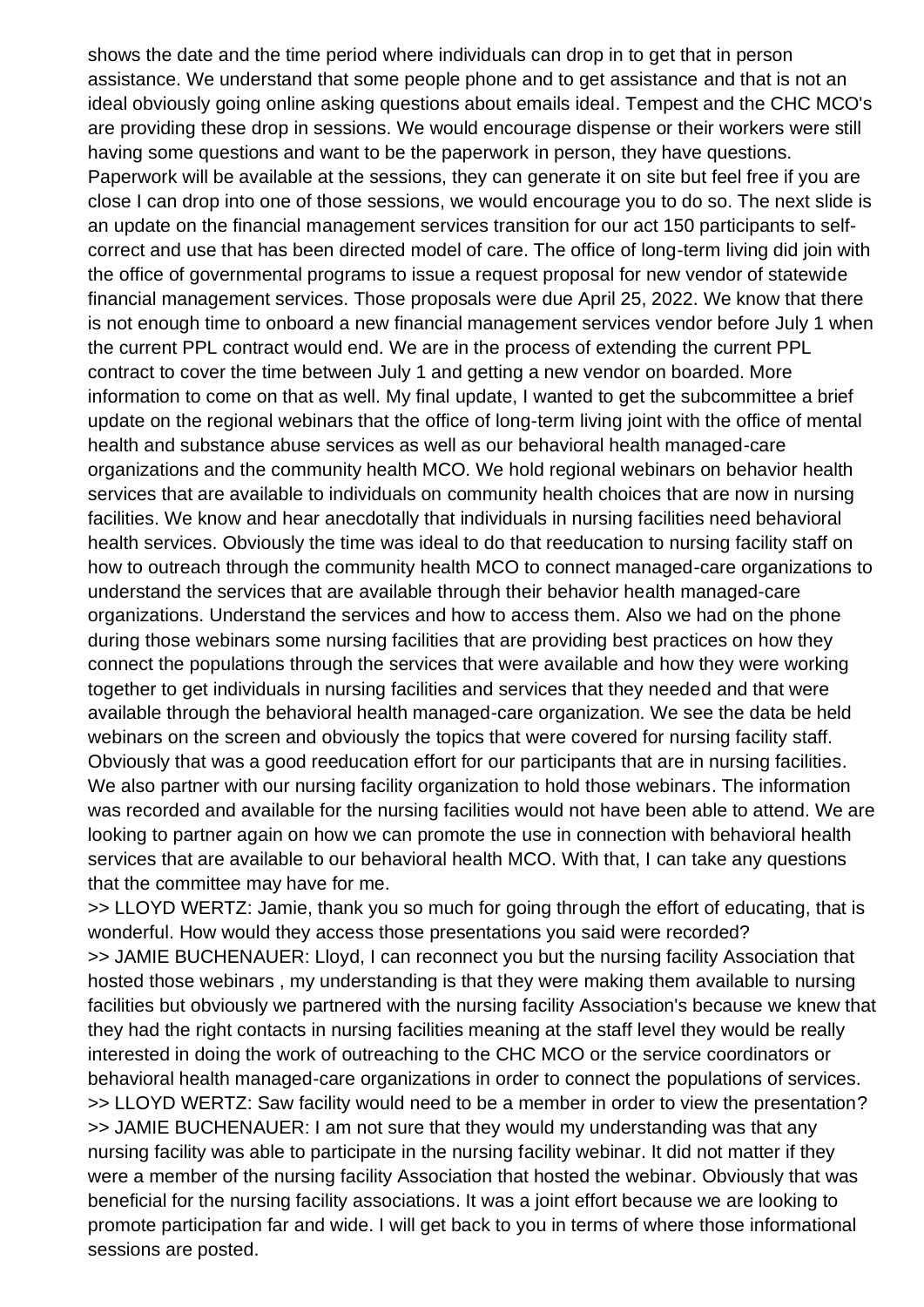>> LLOYD WERTZ: That would be great, thank.

>> MICHAEL GRIER: This is Michael Grier, on the meeting on June 3, is there a registration or something that people have to sign up or can you just go to their website and get information? >> JAMIE BUCHENAUER: The office of long-term living dose in the analysis of the stakeholder meetings and a link is provided for individuals to register to attend those meetings. I'm not sure if it's available on the Tempest website how they can join. I have not looked at the Tempest website. I'm not sure if Mike Hale is on the phone to know where we post that opportunity. I know we send it out to our announcement.

>> MICHAEL GRIER: I was curious on the behavioral health webinars, did you have decent attendance at that?

>> JAMIE BUCHENAUER: I believe yes we did. When I got on the phone I can see the number of individuals participating on the phone. It was always 100 or 20 participants on those webinars. We have asked staff to go to the nursing facility. It was over 300 participants in attendance. I know we've got back to the nursing to try and account for how many individual nursing facilities displayed in those webinars and we are working to compile those webinars numbers.

>> MICHAEL GRIER: Okay, any more questions for Jamie? I hear silence so you must've been a great job at presenting. We will go ahead and move along with the agenda. He will talk about home and community-based services, CAHPS survey of 2021. CHC MCO area for improvement plans. Jermayn, of what is listed here, are we going with Pennsylvania health and wellness first , then America health and Keystone than UPMC?

>> JERMAYN GLOVER: Yes. We will have Brian McDade of the office of long-term living will say something. Are you there?

>> SPEAKER: Hi there everyone. Thanks Jermayn. This is Brian from the office of long-term living with the Bureau of analytics and division director. This morning we are very excited. We have a follow-up from the presentation he gave earlier this year with regard to the 2021 survey. The presentation of today is the focus of the CHC MCO in regards to the area of improvement in response to the survey findings from last year. Next slide please. I want to give a quick recap of how we present to the 2021 findings and the results. As you recall, we did identify areas of success out of the state level and the service coordinators were still found to be reliable and helpful. We did find new trends with present receiving care from a dental office as well as dispense increase awareness by the staff benefits. As well as make sure we are assisting the dispense with remaining active in our community as well as transportation to medical appointments and also the continued concern regarding increasing Brisbane knowledge of reporting abuse, neglect and exploitation which of course is very critical for the population. We also did identify other areas for clients to work on our new in regards to assisting the participants in planning retirement activities as well as increasing the participants dental care and services that they receive as well as making sure we could initially increase the placement awareness of employment in the system, housing services and of course the snap program as well. A couple of the other areas that they come up from previous presentation, there was of course the concern regarding individual participant involvement with the survey itself. We are happy to say that the department working with - - are addressing those concerns. Especially revolving around the producer's ability to participate in the survey for 2022. They have limited English proficiency. We work with the plans and the selected vendor the survey for this coming year to address the concerns and making sure the selected vendors themselves had a contract with the provider to make sure they do address participant that speaks the language that is not in Spanish or English. As well as with the text telephone services to make sure the individuals are able to fully principally in the survey as well. Another highlight for 22, we are looking at a couple of new state specific questions to be addressing as far as mental health services for individuals. We have a couple of questions that we are adding for the upcoming survey for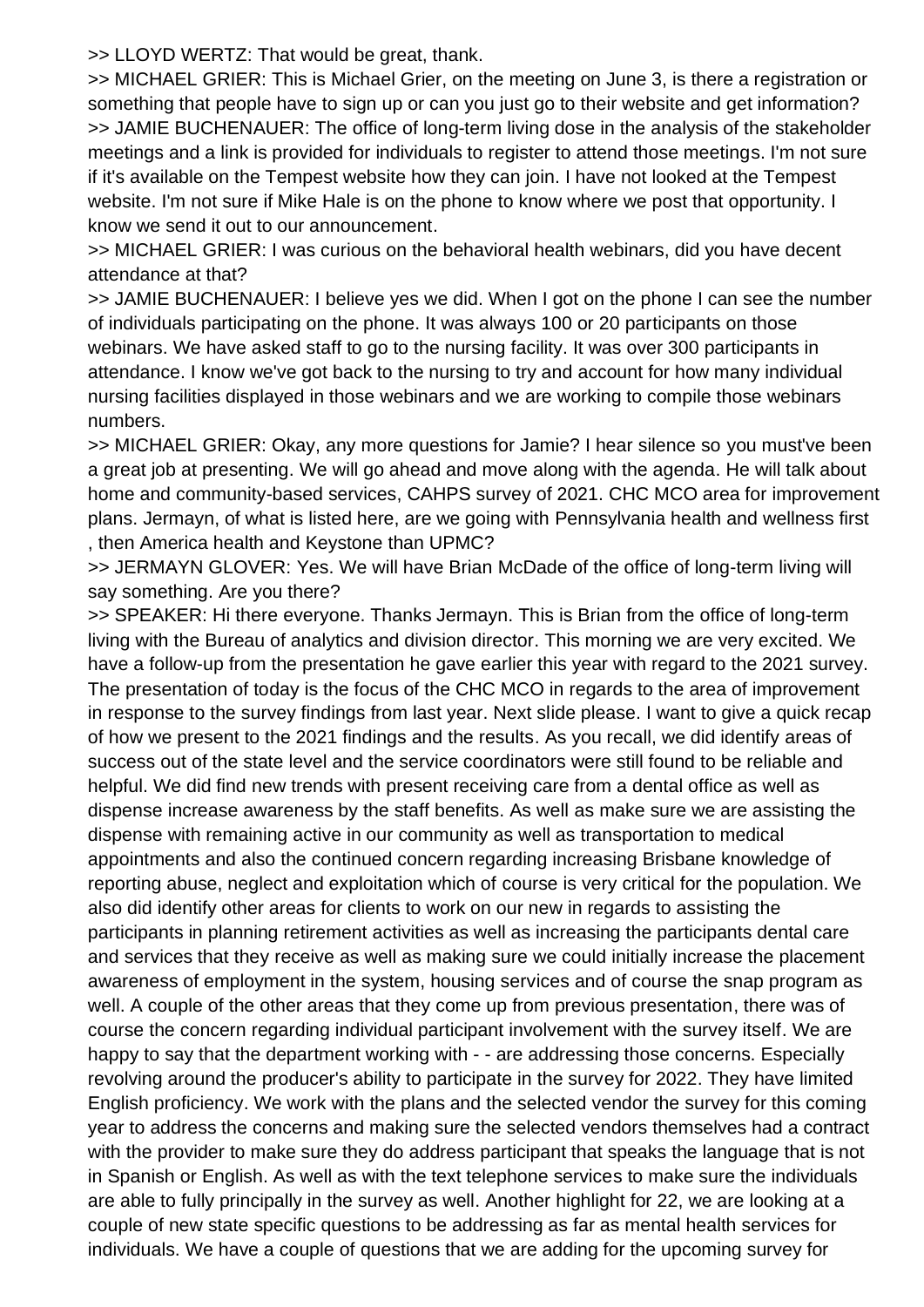2022. We can get a better feel as far as Christmas experience with availability of mental health services as well as to making sure that they are able to get that assistance as well. We are really excited for the upcoming year survey for with the changes but once again, today's conversation is going to be focusing on the lessons learned and how the plans are going to be focusing on those areas for improvement and to once again learn to continuously improve upon the services they deliver to our participants. With that said, our

please. We are working with the representatives from pH W take it from here. I will make sure they are muted so they can do the presentation, thank you.

>> SPEAKER: Thank you Brian. Good morning everyone, I am the director of quality program strategy at PA health and wellness. I'm driving my colleagues today Joseph Elliott, Director of operations, Olympia Martin as well as - - our manager of community outreach. Just as Brian mentioned, today we are discussing our recruitment plan for our home community-based survey. This is a reminder that survey is to designed to assess - - impede long-term services from state programs. In order to participate, we sample folks who were 21 years and older, continuously enrolled in the home or community based program for at least three months and received at least one qualifying home and community-based service such as personal care, community health, case management and medical transportation. Next slide please. I wanted to start off with a presentation by talking a little bit about our areas where we saw positive winds from the previous year and going to the areas of improvement and going to our action plan. From the previous year, but when we look at individual questions as it relates to overall rating of the service coordinator, we did see a 5% increase from 2020. When you look at the service coordinator being helpfully sought 2.9% increase from the previous year. We saw 1.8 cent increase and we saw small increase in planning retirement activities. When it comes to area of opportunity, we have seen a bit of a dip and personal safety. Staff listen and communicate well and lastly transportation. The recruitment plan be present to you today will in fact discuss areas of interventions with a plan to make improvement so on the server just come out we hope to see an increase in our services. If you go to the next slide I will turn it over to Olivia to start talking about our first couple of interventions.

>> SPEAKER: Thanks Malika, can you hear me okay?

>> SPEAKER: Yes.

>> SPEAKER: Hey everyone, thanks for having me today. I'm excited to let you know some of the initiatives we have in place to work on for this upcoming year. We are always working to improve. Looking at the highlighted areas you want to work on this year, choice of services that matter to the participants. We are looking to improve and making sure service coronaries are aware of our available services. As you know, there are 32 services under our CHC program. We want to look at some of the best practices and refresh some of our training and make it more robust for our year. Just make sure the service coordinates have a robust package of training in their pockets and then I want to offer. We will focus on telehealth training with partners having to do with new and advanced training that is come out as we have spent time with Covid. Being home and refining some of the things we had time to work on. He will conduct training and monitor effectiveness around that. We would like to assist dispense will be active in the community. We will increase our service corners awareness in the community. We want to improve the prescriptive awareness of the activities in the community. We want to start having targeted outreach to the distance around communities activities that are important to them. The refreshing service coordinator training about his community programs, hopefully this will help make awareness a little bit better for the service coordinator in the field. Our community connect platform has a lot of resources around community resources available for activity 4%. It offers a wealth of resources available to each visit and it is location based. It specific to present location and updated very frequently. I believe this one goes to jail on transportation to and thanks for allowing us to come speak with you this morning. As Malika mentioned, we saw a slight drop in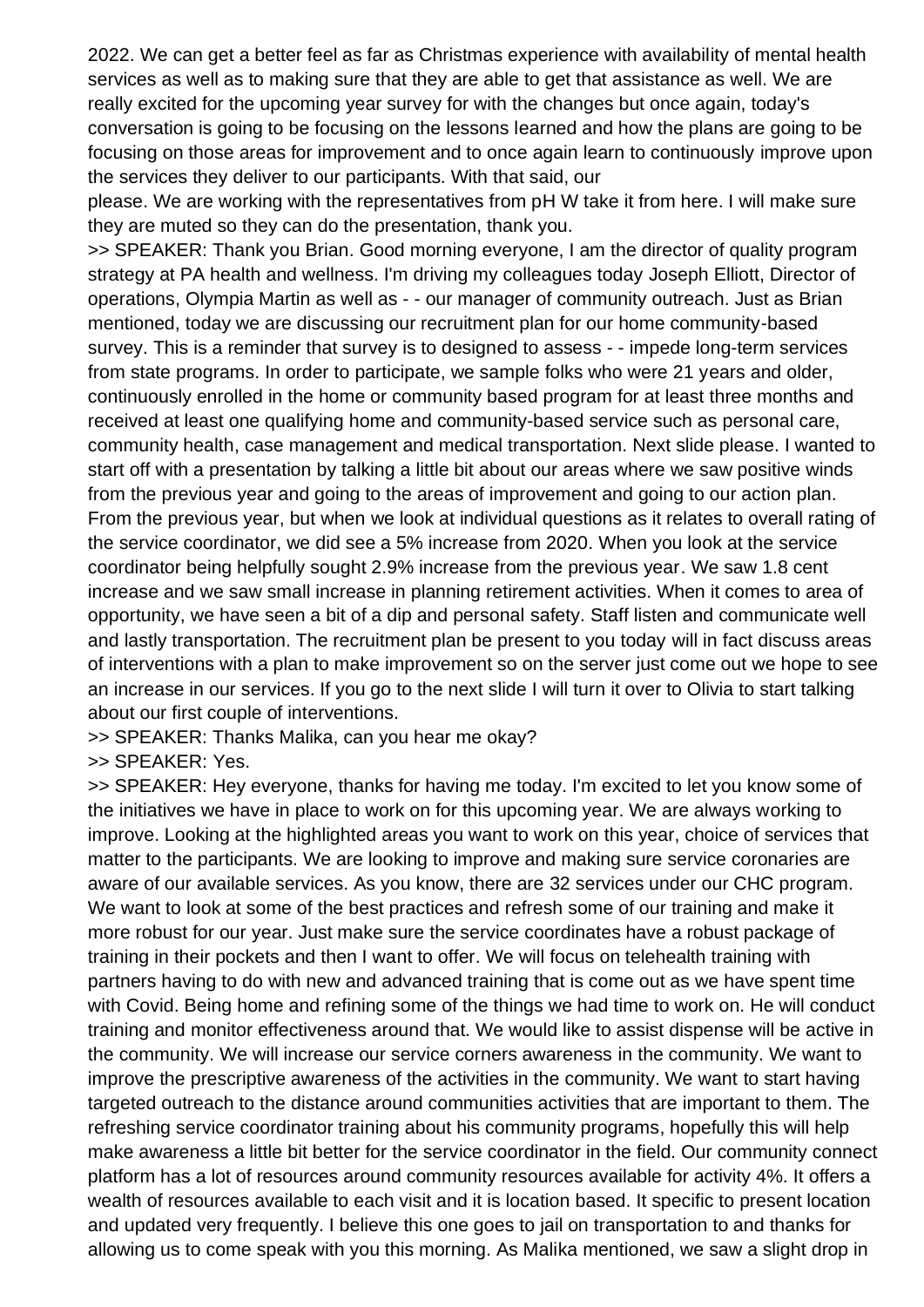measures that relate to the automotive - -. We want to focus this year on improving our cooperation and communication with our partners. We recognize that we share the responsibility for the medical transportation trips with the medical assistance transportation program. We want to focus on target improve information sharing and collaboration with the liaisons. How we are going to do that is share any information or complaints that we receive at PHW with the liaisons and use that data to prioritize the regions in which the complaints may be coming first. And share the information and work together to make sure that we are implementing changes that can affect both services with the program and then for those trips that are handled by the health plan. At the same time we work with a transportation vendor to monitor the network emaciated accommodates with the rides being requested by the participants and also reviewing any complaint information that may have come in that relate to the network and sharing the information back to them and putting action plans in place as well. That is what we are focusing on for our medical transportation. It's again improve information sharing and collaboration across all of our partners. Thank you Olivia, I turned it back to you for the next item.

>> SPEAKER: Thanks Joe. Next slide please. Perfect. Talking over the next important item, how to report exploitation, we increased a lot of awareness around this topic is extremely important. We added a lot of verbiage around this. PH W has created a handbook in addition to increasing verbiage in our regular Crispin handbook. We have added this verbiage to our handbook and it also increased specifically focus to get ready are reported abuse and neglect. We have over the past year along with the other two NCOs have been collaborating with ATS creating job materials and also disseminating this to the service coordination partners that we work with finding the expectation and addressing issues and crisis care plans and how to address this moving forward. We have mandatory training that we expect from our service coordinators for on boarding and on an annual basis. We provide professional year-round for reporting abuse, neglect and exploitation. There has been a concerted focus around this topic. It's one of our top ongoing focus is year-round. We also want to improve participant care. There is a specific - - public plan care. It's a little section, plan of care and enables the service coordinator in the Brisbane to work together to find activities and specific needs support for this event that an individual for each participant. For instance, if a participant has a specific need they would address this at 10:30 in the morning. They did not get up before 9:30 rain or shine . They have an angry dog it is not like the doorbell. Little specific needs like that. Please park out front, not in the driveway. There - - can be defined. If there were any specific medical issues such as fragile diabetic only a two-person left, whatever the case may be, anything we would relate that participant would like to convey to the care provider , we will enable that so they can help find that for the care providers. We hope - - sort of the fine and help with the activity as well. I will turn it over for the next slide.

>> SPEAKER: Hi, good morning everyone. Are you able to hear me? >> SPEAKER: Yes.

>> SPEAKER: Good morning, as Olivia stated, my name is - - at PA health and warehouse wellness. I will like to share some of the things we are doing at the health plan. First he wanted to make sure we are increasing the service coordinators team awareness of housing related information. What we did was we developed a monthly housing memo. Will be identified community resources around housing services in the Commonwealth. One of those is to notify Brisbane to have tax rebates they may be able to get as a homeowner. Also, we will be reeducating our service coordinators. If you have a person who is in a housing crisis are facing a possible crisis to better serve them to get enough information to make sure we are able to direct them to the best housing resource available to them in the Commonwealth whether it be - - or any income based housing available to them. The other area approves the awareness of our employment assistance program under the community health choices waiver. We want to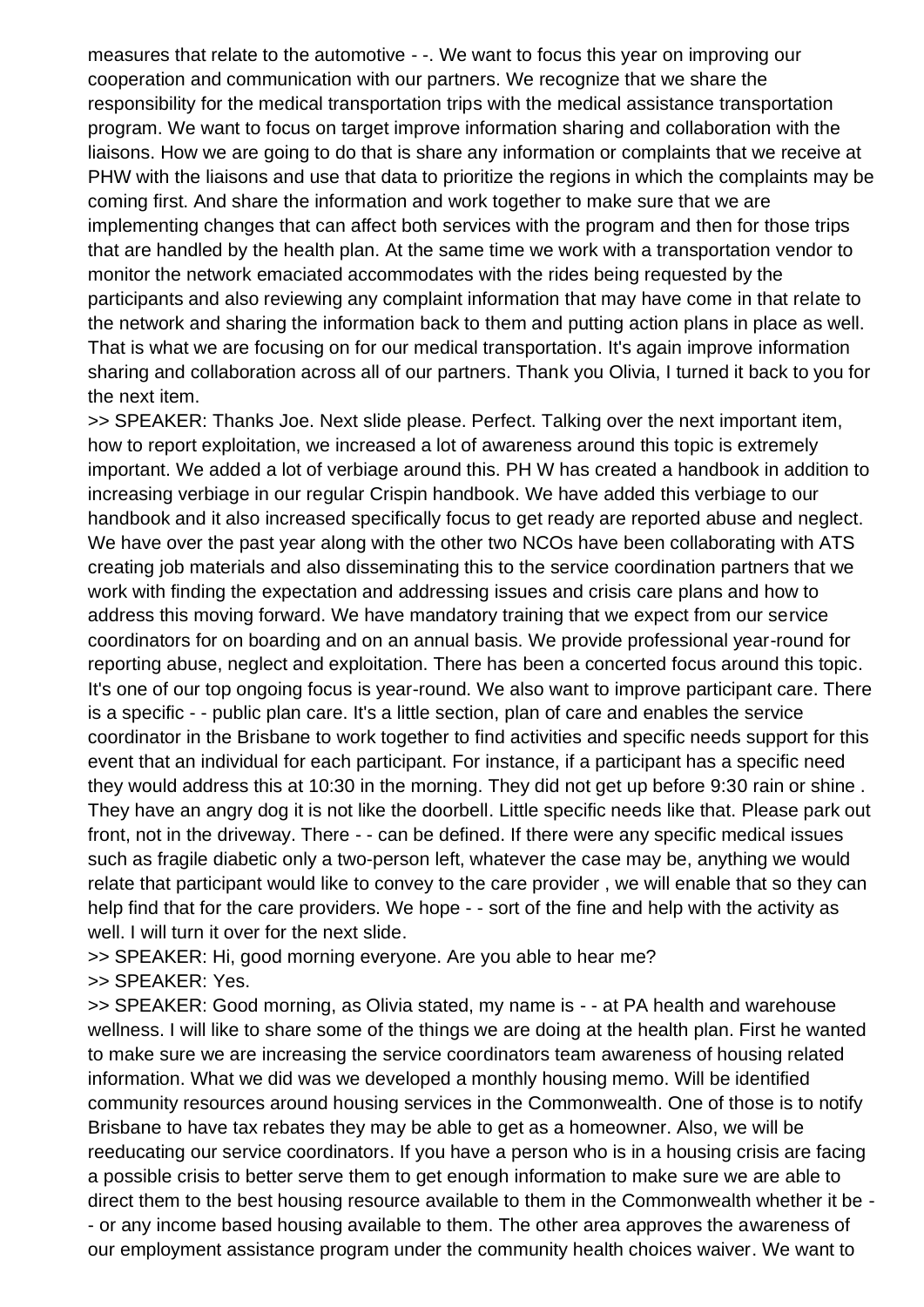make sure that our participants are aware of the five employment services that are available to them on the waiver and how we are able to support the if issues to explore the wonderful world of employment. Also making sure we keep these employment services updated on our PHW website and our social channels and a social media to make sure again we are getting information to our participants around employment services in the great world that is. Also around our snap we are working to improve the education of the percent are eligible for snap and make sure we are completing completing and outreach - - in the process right now of trying to identify who do not have snap benefits who may be eligible and we will conduct target average to them to assist them in accessing those services. Finally, improving dental care. A number of different providers in the Commonwealth - - winter clothes about participants of where they are located because it is free to them. Also trying to increase awareness about dental that we have available from PHW and notify of his friends in the present newsletter about those and the service coordinator so they are able if they would like a dental kit they would be able to receive one. I will pass it on to I believe Malika.

>> SPEAKER: Nope, it is going right back to Olivia.

>> SPEAKER: Next slide please. Basically I will wrap it up looking at a participants satisfaction of behavioral health. We will look and track and trend up and spend satisfaction of our care providers. Are they reliable? We will start looking at some data and monitoring looking at satisfaction. RSC's for every encounter they have on a quarterly basis. Speaking with each participant around providers if applicable and then he passed providers and seeing if they're happy with the care being provided and happy with the staff that are coming to their home. Also starting to use alerts to become aware in real time when these providers are late to appointments so we can look at the appointment performance on that and as well, not just looking at appointments but late appointments. Now I will turn it over to Mike.

>> SPEAKER: That will wrap up today's presentation with home and community-based - - we can jump to the next slide. I'm not sure if we will field questions now or wait until the end. >> MICHAEL GRIER: Do we have time in the schedule for them to answer questions as each group is presenting Jermayn?

>> JERMAYN GLOVER: Looking at the agenda, we have from 11:00 to 12:15 to talk about this. >> MICHAEL GRIER: Committee members, are there any questions for PHW?

>> SPEAKER: This is Jay Harner, I have a quick question. I'm not sure if you answered this or not, I am working with the consumer last week and last PA health and wellness and our distributor called him and said that as of July 1, 2022, PA health or wellness will no longer be contacted for Medicaid services and be able to provide many coming going forward as long as PA health and wellness is the provider. Is that true? There supposedly sending us paperwork that outlines that that PA health and wellness will no longer offer Medicaid services for equipment.

>> SPEAKER: I apologize, which provider was that?

>> SPEAKER: - - Valley in Malvern Pennsylvania.

>> SPEAKER: I will take that back, as far as I understand that is not accurate.

>> SPEAKER: We talked them to were three times now. If you could give us answers that would be greatly appreciated.

>> SPEAKER: I apologize if that is misinformation but we will work internally to make sure we get a response back.

>> SPEAKER: Thank you.

>> SPEAKER: As a housekeeping rule for OLTL, for us to respond back if we can follow up with you directly for the group?

>> MICHAEL GRIER: Very good, and the other questions for PHW on their plan, their improvement plan?

>> DAVID JOHNSON: This is David Johnson, I appreciate the presentation here. This is the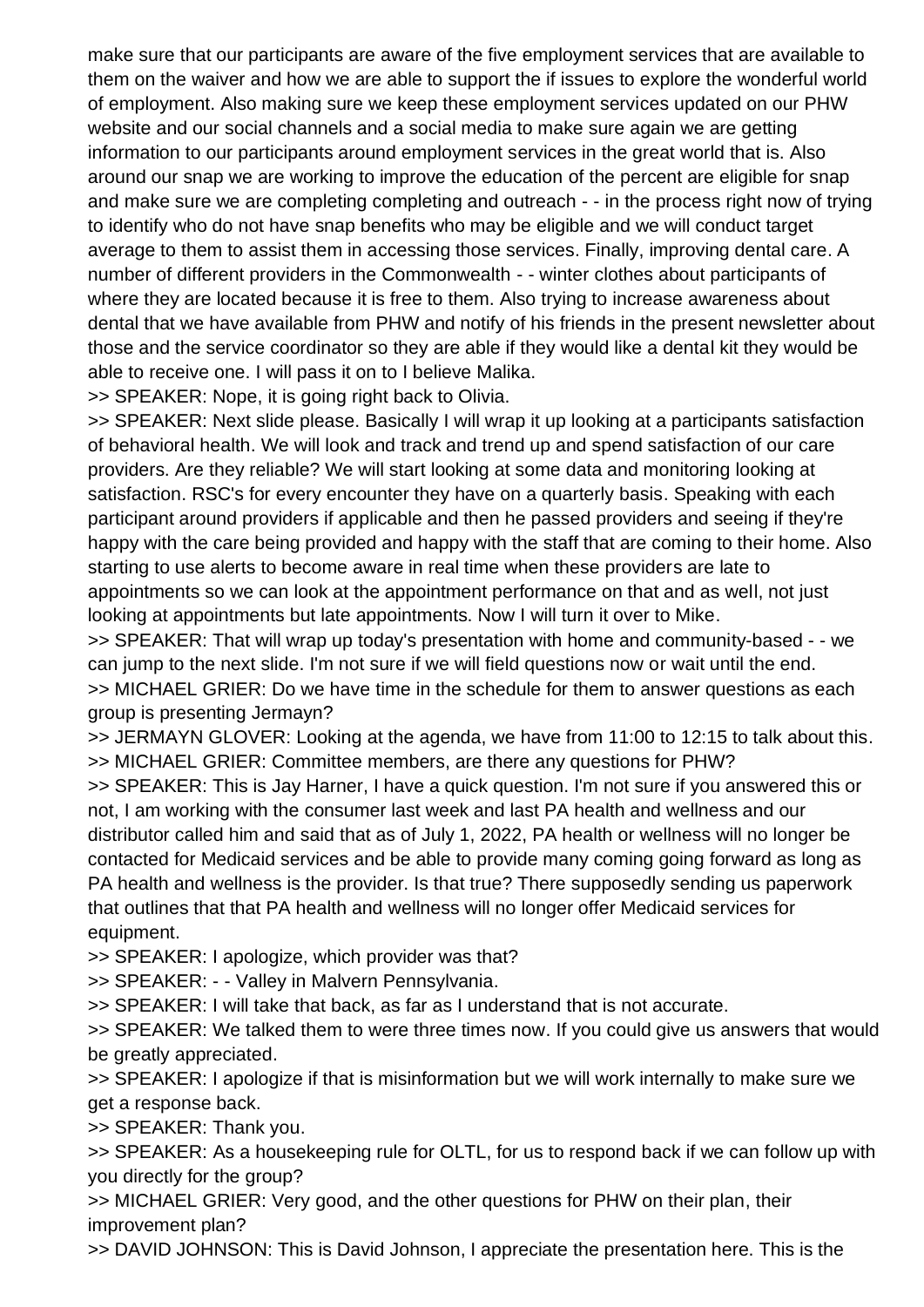question for you and the other MCO's as well. Do you communicate your area for improvement plan in any capacity to beneficiaries of PHW? If so, and what specific capacities?

>> SPEAKER: During our participant advisory committees, we present our plan. The ideas first to present to the MLTSS committee and during our next quarterly placement advisory committee we will share that information.

>> DAVID JOHNSON: I think that it is wonderful that it is presented to the Brisbane advisory committee. Are there plans to disseminate - - discuss like court service coordinators? Is there a part for presentation to a pack, is there any other competency messaging to beneficiaries about this plan?

>> SPEAKER: You brought this up and allows committee and we have been taking it back internally to see if there - - there something we are exploring on Iran to see if we can take that information and drill it down to our newsletter and secondarily, this information we may be able to share with our service coordination team and see if during any of those conversations with the butt spends as we have those conversations we can give them a high level skill. There is so much information so we want to make sure we address any questions and get feedback as much as possible.

>> DAVID JOHNSON: How often interpreters print newsletter published?

>> SPEAKER: We do it quarterly.

>> DAVID JOHNSON: Thank you for your response.

>> SPEAKER: Thank you, I appreciate it.

>> MICHAEL GRIER: Any other questions for PHW?

>> SPEAKER: Hi Mike, this is Paul R. If nobody else has any questions, I have a couple that came into the chat.

>> MICHAEL GRIER: That would be great Pollock Michael had.

>> SPEAKER: First question is from Elizabeth. The question is, do service coordinators enter a plan of care for every home care participant. What is the home care company have to do that? >> SPEAKER: This is Olivia, the home care companies generally do not utilize the plan of care. It has been historically not used for the most part so the service coordinators should be entering one for each person when they encounter. As they encounter and start reassessing or an annual reassessment or an initial assessment, they would enter that plan for care.

>> SPEAKER: I have another question in the chat box. This states that key initiatives are impressive but how realistic are some of these initiatives that follow the service coordinator with these very large caseloads? For example, there is a current client not with pH W PHW that has been trying to reach - -4 two weeks with -4 two weeks with no return calls and now the voicemail is full and cannot accept new messages. This is a frequent problem that our clients have in all three CHC plans. Those PHW plan to reduce the SC caseload?

>> SPEAKER: First of all, a couple of things are going on there. Generally, just to reduce this issue from happening at all, we had our participants, to our call center. We don't want things to go full voicemail or call going unanswered. We have an electronic trail in our electronic health record. We have a responsibility to have a call within 24 hours to our participants. If they are out of office, some someone should be covering those messages so they should be getting back to Brisbane Sunday, and. Whatever the case may be, someone should be getting a call back within 24 hours. That would be a little bit concerning. If that is the CHW perspective, I invite you to outreach myself. Calling for call center, that is my biggest concern. Direct outreach for the service coordinator, we don't encourage that and they don't give out their cell phone number for that exact reason. The caseload ratio generally has been for the most part the same as actually a little bit lower this year than it has been. I don't know if that helps at all but I do invite you to reach out to me directly if there is an issue you are having with the surface correlator for any and things like that.

>> SPEAKER: We believe that our service coordinators are strong. We have regular meeting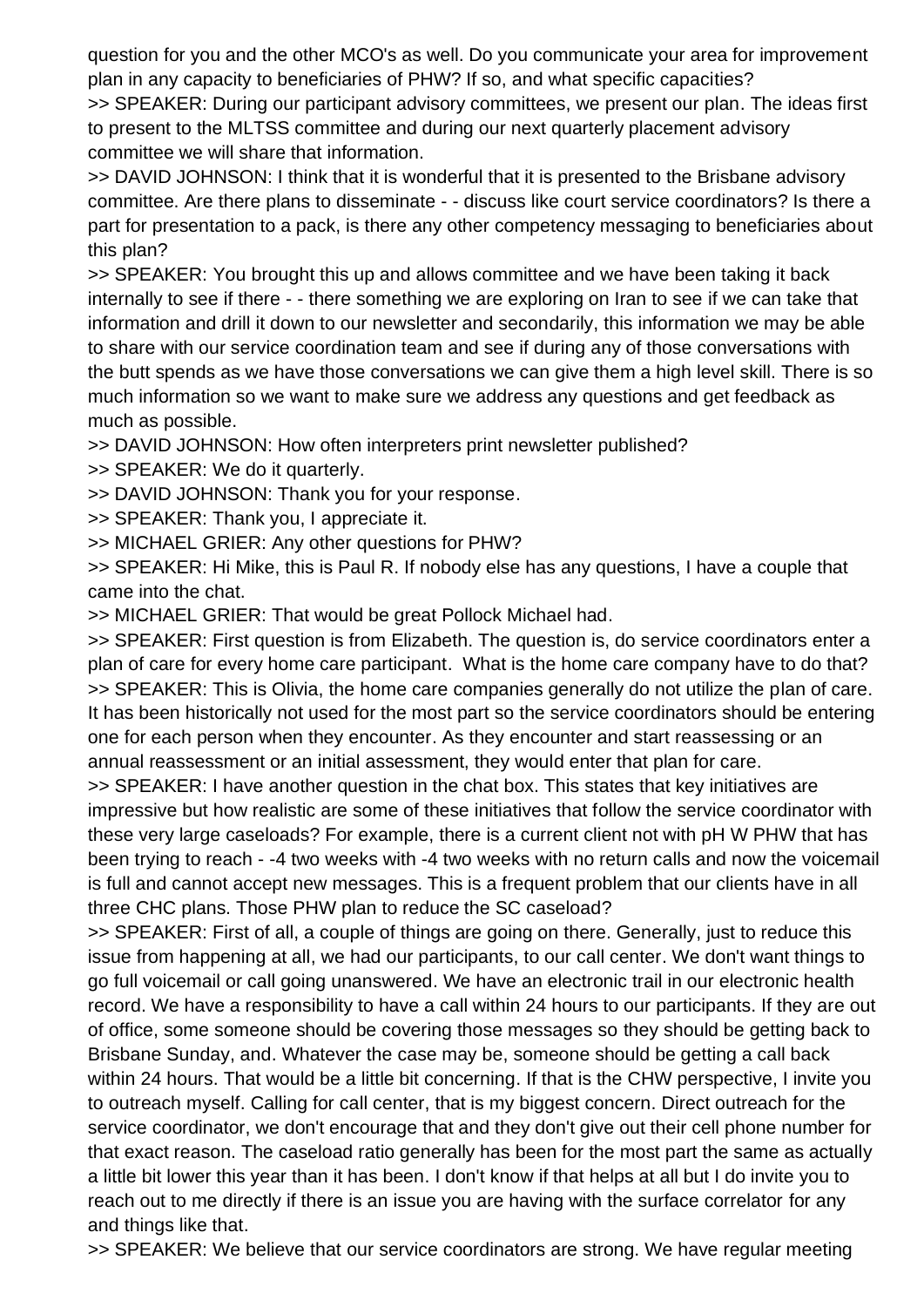with the service coordinator leadership and if there are any performance issues we address that with each leader. Thank you for bringing it to our attention, it is something that Olivia will be managing.

>> SPEAKER: Mike, it is Paula. I don't have any other questions in the chat box. >> MICHAEL GRIER: Thank you guys from PHW. AmeriHealth, are you guys up next? You guys are up next we will put it that way.

>> SPEAKER: Hello everyone, I hope you can hear me okay. If so, we can move on to the next life so we can begin with a presentation for the areas of improvement. For the choices that matter, we have three of our key bullet points here which include updating the precipitator service plan. In other words when they are meeting with the placement from of their utilizing motivational - - with refresher courses and during the time - - anybody spent the butt is that would want to participate in or something they may have mentioned and explored a little bit longer so they were documented in the service plan as a goal. It's one of the areas we are helping that matters. We are very excited for the next item. We created a benefits videos will be posted to our planned website and the service corneas can show this video during the face-toface visit. This video will encompass - - more robust than providing a paper copy. We are very excited to have us get implemented. Lastly, for our choices that matter, we have developed an 8 x 10 magnet and we utilize the language so the language they may see in the survey is going to be replicated on this magnet. The service coordinators went to sit with the participant - - what choices do they want? How do you want to be activated to the community? There will be key numbers on the bottom relatively available to the community. Moving on to being active in the community, service corneas have access to the - - previously known as - - robust number of community resources. This is something our community service corneas actively utilizing. It is now with his peers but wants. We are trying to keep them in similar so they can say I think they heard that before summer and that is what this is. That would be more familiar year after year. In addition, we are - - placement advisory committee. We're utilizing this time to get feedback from upper spends. We share our improvement plan so this is what we do. In addition, we also expanded our participant newsletter which is also sent out quarterly to include these community events. We have our participant advisory committee where we talk about the different resources that might be coming up in that area and the community event as well. Next slide. Now we're talking about transportation. Transportation, we continue to have regular meetings with their medical transportation management company to review any of the issues or concerns because it is something very important to us that we want to help improve across the board. We are working to develop the questionnaire to support the service coordinator and help the participant identify transportation resources in Pennsylvania. We are looking to incorporate several questions upgrading the transportation. At a small questionnaire. Then we are also creating this number of local habitation services so I can, this is going to be a leave behind for participants and our service coordinators. They will be able to provide it to the participant so they have these numbers readily available. Next we have the abuse, neglect and exploitation. This is an area where we have trained our quality management staff and or service coordination associates. Without training, the service coronation processes, they are documented in the incident management system. If there were any allegations of neglect, abuse or exploitation. In addition, they are educating, the service corneas educating the precipitant on how to notify the appropriate - - of Adult Protective Services. Then within our organization, we have a workflow for our critical incident that involves abuse, neglect and exploitation. We have a dedicated team who works on these cases. In addition, that - - I spoke about previously will contain a phone number for adult protective services and the older adoptive services so again the service coordinator is part discussing this, showing those numbers so it's readily available to the precipitant. This is something that we receive feedback during our meeting and it was a great opportunity to use and we are evaluating any potential adds to our newsletter and we are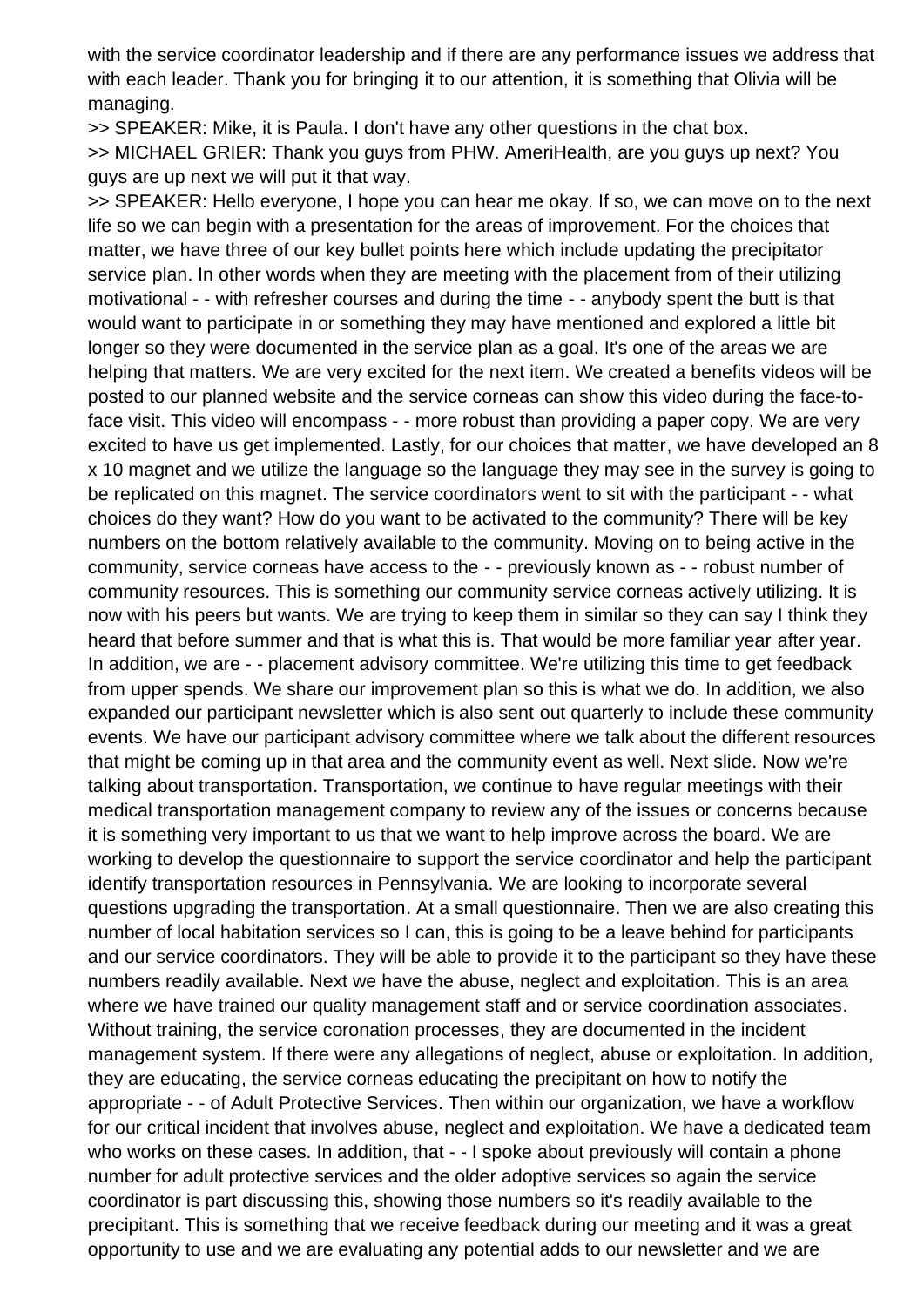looking to bring in graphics as well. More to come on that. And some of the previous ones, a lot of these items tend to overlap. We have the magnets, our service coordinators are utilizing - - to locate community resources. Participant services and supports tool to be able to capture those activities at the participant is making sure it is in that service plan. Enhancing our discussions utilizing any of the feedback we get from our discussions and expanding our newsletter to include the community events. Now as we move into our dental services we have incorporated an oral health impact project. Is the southeast zone. This was initially a pilot project and it was very successful where we caught the person with mental health or behavioral health for adult dental visit. That was an outreach call from one of the oral health impact project caretakers normally call the dispense to discuss any of the hygiene referred over with the local dentist in their area. We are expanding our access and awareness by utilizing the dental kids. These are again if there is identification we can send a kid to the spent - - claiming department and utilize service coordinator to reach out if there was anybody spent may need additional education to make sure they go to the dentist. Regular cleanup and we have a additional hygiene and dental health pamphlets and brochures that we also share our participants. Auto registration to upper dispense which is a part of this improvement plan as well. Next slide. With the implement services, OLTL employment representatives it was a great meeting. That was something we incorporated in 2021 which is a subject matter expert for the implement related issues. They meet regularly with the service coordinators with vocational rehab. We had a spreadsheet of the office of vocational rehab participants who expressed an interest in employment for home AmeriHealth or Keystone has signed so this will track the Brisbane status. For those who spit to identify and implement neither interest, - - service coordinators. And upper spends on employment opportunity. We have educated our participant so during one of our meetings across all zones, we brought up this - - and also have outreach dispense were eligible but not enrolled in snap to provide them with the benefit of the snap to ask if they wanted to join. We also screen dispense for snap eligibility with the old - - done on the continuous basis. We created a snap video which will be posted to our site and service corneas to show those videos during the visit. Next slide please. Housing service awareness. We have our service coordinator like complement coordinator we provide - - may have internally as well as any resources to any of the websites that they keep track of. They participate in the external housing collaboration meeting and continuously assess for home and vehicle modifications during the comprehensive use assessment. If they identify needs they will work with the spent to determine what the home modification would need and go to the home modification team for a full evaluation. Areas need to be addressed while the Brisbane service coordinator. I believe that is the last slide and it is. Thank you everyone, I open it now for any questions if there is time.

>> MICHAEL GRIER: Thank you for the presentation. I will start with a question as committee members if they know anything. How many people do you have that have employment in the service plans right now, do you know?

>> SPEAKER: I will have to refer to Jan Rogers to see if she happens to have that offhand. We may have to get back to you on that.

>> SPEAKER: Hey Mike. All three plans report that number out, I have to go to the repository, I have it right here happy to share off-line.

>> MICHAEL GRIER: Said he wanted to go to the proper channels of OLTL and you will distribute it?

>> SPEAKER: Hi, yes we will go to the proper channels here at OLTL.

>> MICHAEL GRIER: Okay. Committee members to many questions for AmeriHealth? >> DAVID JOHNSON: Good morning, this is David Johnson. Similar question to Pennsylvania health and wellness. I appreciate the presentation, does - - have any plans to summarize or share this information about your improvement plan to all beneficiaries?

>> SPEAKER: This improvement plan was shared in our Brisbane advisory committee. We also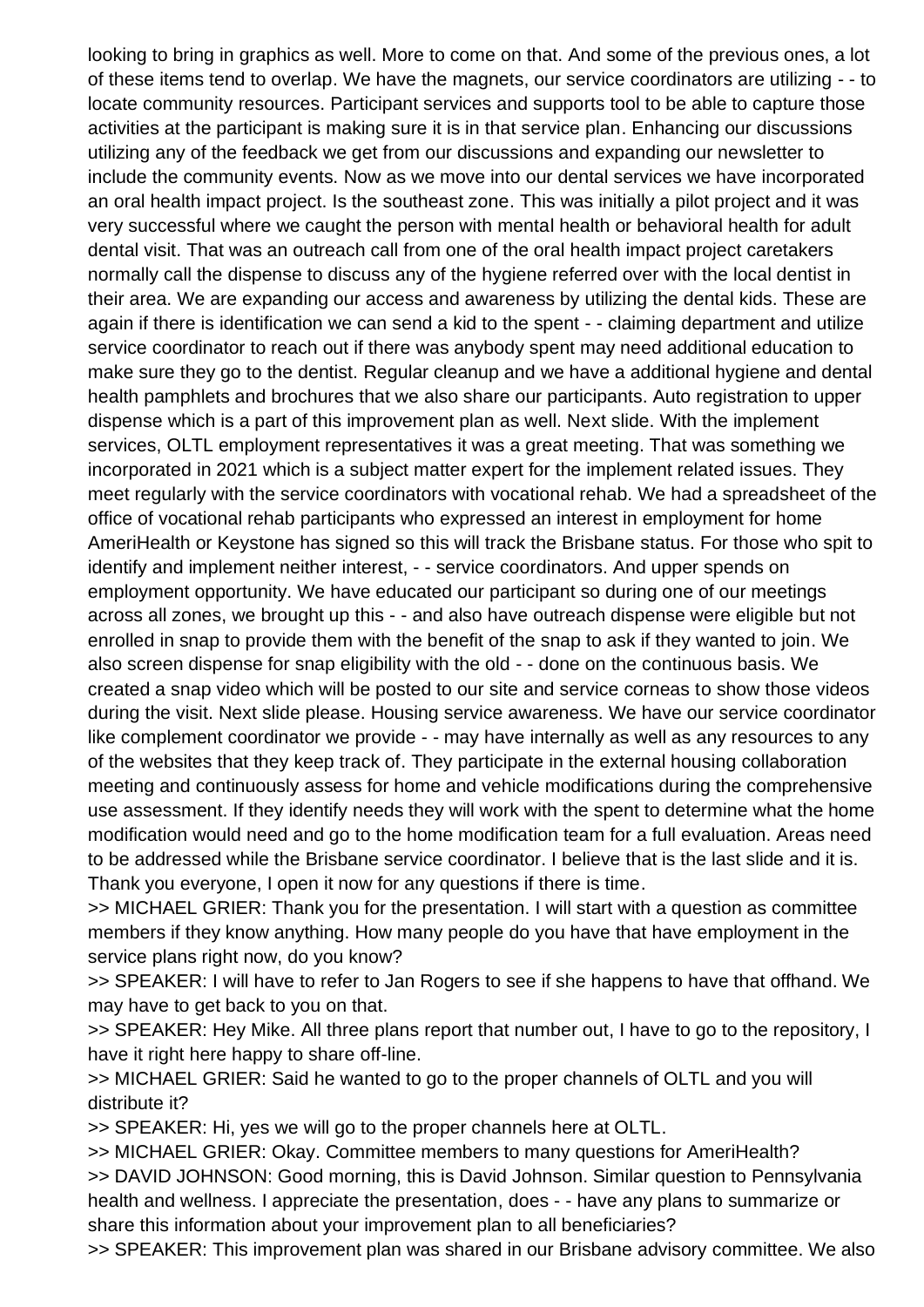did internally to our committee where we have external consultants on the board that provide any feedback as well.

>> DAVID JOHNSON: Thank you for your response.

>> LLOYD WERTZ: Does this plan have an understanding of a number of folks being served who also had behavioral health issues as a part of their patient centered plan?

>> SPEAKER: I want to make sure I answer as you propose to it, do we have a handful on how many of upper spends are also enrolled in a managed care organization?

>> LLOYD WERTZ: I would assume they are all unrolled, I want to know how many are using the services from these organizations.

>> SPEAKER: We are really asking about utilization from a managed-care perspective, that is information hereafter appeared we only know who consents to being referred and connected with the provider through the MCO. So from utilization standpoint that is a question that opposed to the organizations because we as you know it's a carbine Pennsylvania.

>> LLOYD WERTZ: So there's no track to be able to compare the initiation of the CHC to the present time and whether there is greater uptake or is the same or not.

>> SPEAKER: That is an area where we need to collaborate with the MCO's to drill down on the answer you are seeking.

>> LLOYD WERTZ: Yes it is, I thoroughly agree with you and hope to hear that is happening but I guess it is not as of yet. Speak your other questions from committee members?

>> SPEAKER: Is Paula, I do not have any questions in the chat box.

>> MICHAEL GRIER: Okay. Then with that, UPMC you are up. Jamie, are you presenting today?

>> JERMAYN GLOVER: This is Jermayn, I know we have Beth Ellis as one of the presenters was self muted three UPMC you are up.

>> SPEAKER: Hi, this is Beth Ellis, sorry for the delay. I just received a message from Jamie that she cannot get on muted.

>> SPEAKER: I am here now, can you hear me? After 10.

>> It worked. I want to say hello everyone, good morning will still work, go ahead and go to the next slide and I will jump right in . We have been doing a lot of similar activities and hopefully we can touch on a few things that maybe they are not doing yet but one of the great things about sharing what we are doing is that we really learn from each other and because we have been working we actually planned on the previous series for a few years now. Some of the things governor mentioned today our activities that were started another 2020 or 21 and we are continuing on in growing the program stronger. Other things are new as of November and December when we get the last survey results and we are still in the implementation phase. I want to cover that with all the different strategies you will use today. We will jump off -choosing services that matter. We have communication plan with providers and if convicted one provider training. To talk about the importance of on boarding their staff with knowledge of the service plan as well as improving the on boarding of the participants they take on to make sure that they are managing expectations and covering what choices and services and how they are delivered are important from the provider side of things. We have communication planned to remind providers in quarter two about how to access the provider portal so they can have more information available to them to do that staff training with direct care staff. We also during our transition to Tempest have ongoing service coordination training relating to offering choice, explaining different service models, using the motivational imagery and discussing the whole service array that is available to them through the waiver services so people can design a care that can help them get the quality of life that they want more so than maybe this personal assistance services in the home. Realizing that there is a blend of services that might help them achieve their goals better. We have service coronation training every other Friday. We try to hone in on specific services or benefits or workflow processes that can help reinforce the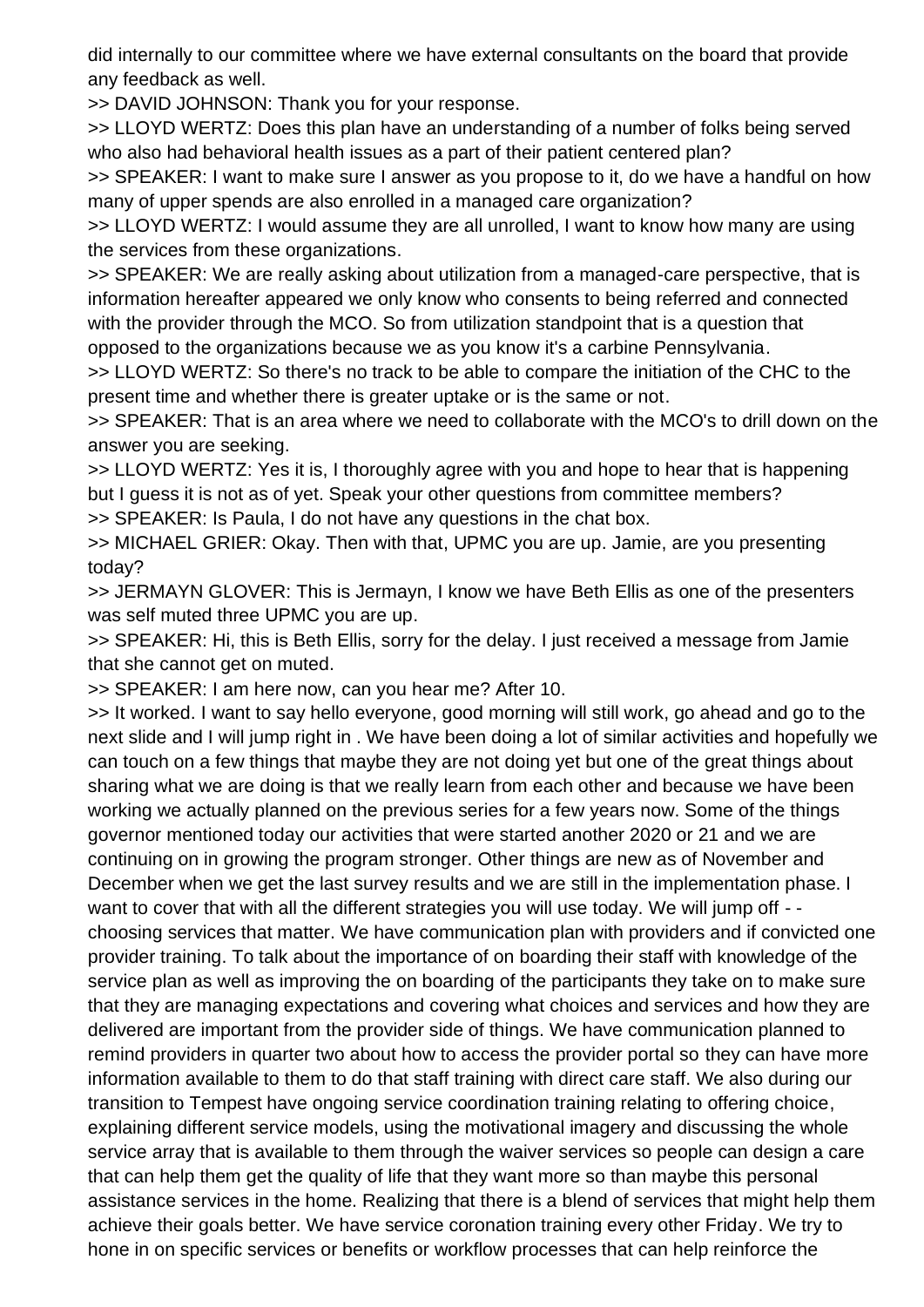importance of choices offered when having the planning meetings for participants. To help connect has been to friends my family and never spends they continue to build on the robot community - - general use by service coordinators to access location-based events and resources that they can recommend participants and easy to navigate and also easy to update so we can get recommendations from service coordinators on new activities and events and resources available in their area so it does not take a lot to update other service coordinators to build a robust plan of care and goals. We started a new pilot to enhance support for community access and involvement by utilizing a community engagement team and they will provide additional support to those within a fire socially isolated or lonely in their assessment process and to also identify a goal to be more active in the community. The team will receive referrals from service coordinators and will be able to connect apartment and make a plan for successful engagement in the community and help overcome the barriers? Identify whether it is because my transportation and accessibility. Sometimes the fear of going out to community events after they had a couple of years of staying at home through the pandemic and doing things - dispense after they also working on service coordinators to increase the number of goals that address social isolation, loneliness in the assessment process. Of course there is the opportunity - - on an issue there. Through explaining the ramifications of not addressing social isolation and loneliness for a person's health condition often times they are seen as the other training education opportunities that there is an uptick in goals related to community or engaging with friends and family afterwards. We have involve the Brisbane advisory Council and our committee for feedback, for new ideas and approaches to help address the integration back to the community after the pandemic period ends and figuring out with their input and the other strategy that we can use, the service coordinators can use that gives the new ideas and approaches to participants so they can increase community engagement. Another exciting pilot that we have implemented called it's never too late where selected participants receive a tablet that is on loan and it has Wi-Fi capability in it and the community engagement team will train the residence I had to use it and to connect to others both in a virtual environment and with local community events to help combat social isolation. Next, I will jump into dental. To improve access to dental and satisfaction with her dental services, we have our antigenic community engagement team helping us again here. They have developed a plan for community - education series ready to launch affordable housing. High-rise centers or other community settings with a dental hygienist that will be there to provide education as well and after wrapping up community events related to Tempest, they will be able to get these workshop schedules in different locations throughout the state and partner with our Medicaid community dental hygienist to lead the discussion on dental health and on the impact that mental health has on physical health and take questions from the audience and distribute dental kits. We also plan to keep dental as a topic on our 2022 pack series agenda. We are mailing dental kits with education later this year and we have a focused CHC dental workgroup that we invite represent us from our vendor and some of our Medicaid representatives to powwow with us on the services, benefits, look at complaints and denials and address them as needed. Do a lot of level setting as far as some of the concerns out there of things that might be confusing with participants as far as our benefit coverage. That workgroup has been key lately in addressing any of the concerns that have come up. Now for the employment update, I will turn it over to our employment grew - -

>> SPEAKER: Thank you Jamie. Can you hear me?

>> MICHAEL GRIER: Yes we can.

>> SPEAKER: Thank you. Before I talk about what we implement this year to increase placement awareness employment assistance, I do want to show that during this last year or so, we focus on refining our process for assisting participants that have expressed an interest in wanting to work to get the support that they need. Some of these things included update our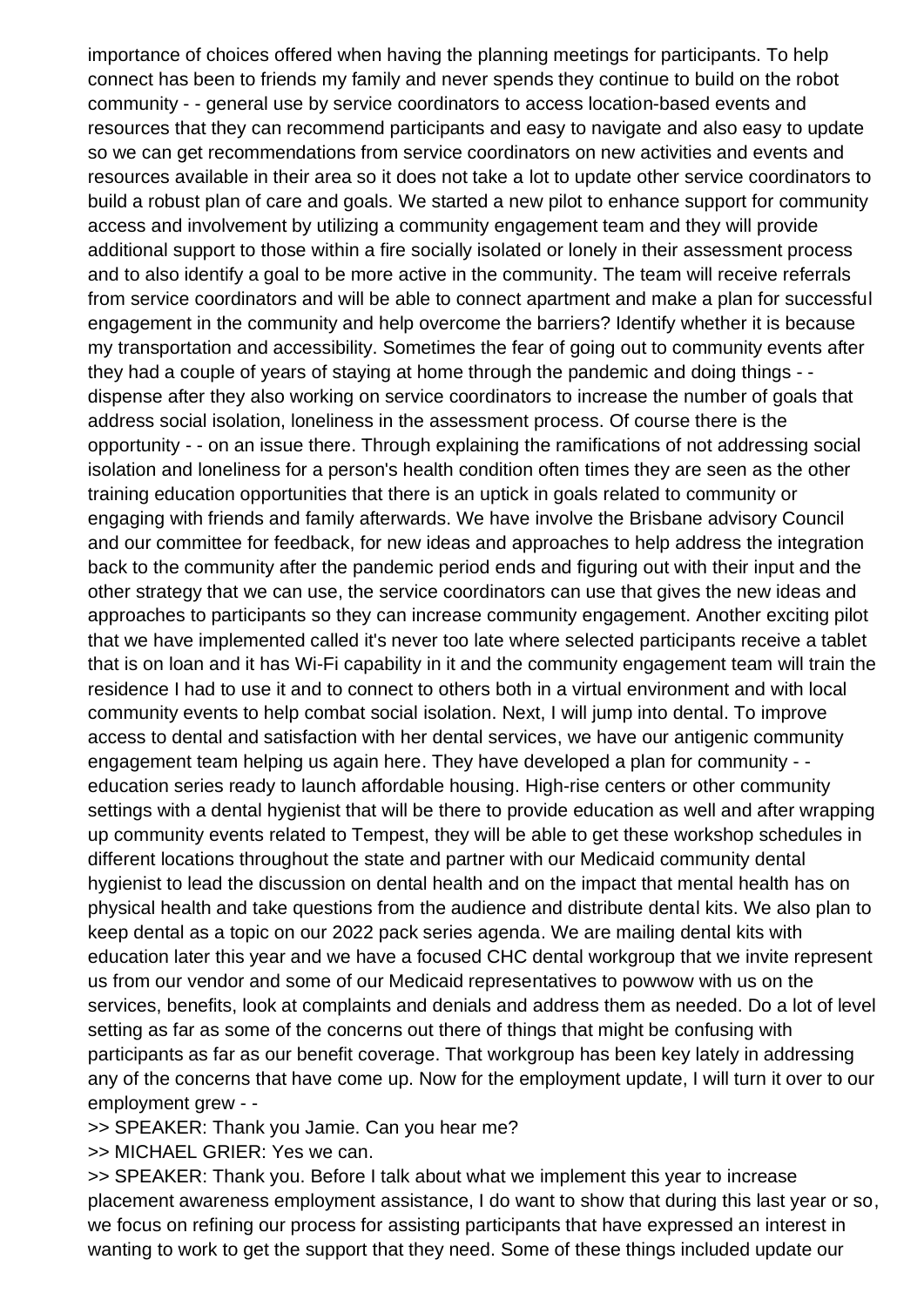employment questionnaire which is a part of the comprehensive assessment administered for every a CBS participate annually and when trigger events occur. We launched our implement concierge team operates for a full year. This is the team that operates for public subject matter experts - - dispense keeping them engaged in the employment process with increased frequency of communication and support. We have also created a new internal employment referral form that is a way to communicate between our service Cornet is requesting assistance from our concierge team. We also have established single point of contact with each OPR district office and a streamlined referral process for participants. We are excited Emma will continue to refine our process as things and flow and new things come into play. We are really excited about our employment efforts this past year. In terms of the things we are doing to increase participants awareness of employment assistance, we have employment questionnaire administered during the annual conference of assessment and when a trigger event happens for every president is currently is asking these questions and they are asked if they are currently employed and if they would like to be employed. We will continue to include employment as an employment related topic as an agenda item for Alisa one pack meeting annually. Last year, Ed Butler from OLTL came and did some employment. We talked about employment in the new - and it was received very well and an upcoming pack meeting this year is having someone will come again and talk about it more in depth. We will continue to have those employment related topics as an agenda item for this meeting. We are working on it, it's sitting with her legal team right now but we are producing with our marketing department, a CHC employment program overview video. This video will provide an overview of the CHC employment program with the job counselor and some clips. 1 to 3 members of our current CHC members were actually working. The job counselor will answer questions about the program while the members will discuss their experience and why having a job is important to them. The tone is friendly and informative, the audience is CHC members and the goal those videos to increase awareness and understanding of the CAC implement program and point members in the direction getting more information and give members encouraging messages about wanting to work and find a job. We will also supplement this high production quality video with some smaller lower quality videos. We have a library participants currently working sharing their story. This will allow the concierge team to be able to share with our participants to help them with encouragement. We know that employment is not instantaneous thing, it is a process. We want our participants to stay encouraged along the way. We are also beginning this year including a participant limit testimonial with information on how to access CAC newsletter. We are slated to have our first testimonial happen in June and the July newsletter. Hopefully we will continue this every year. Lastly in October for disability awareness month, we are planning a series of in person and virtual employment support services workshop. In person in Pittsburgh and virtual across the states. Topics include things like benefit counseling, and career links. Beth, I will turn it over to you.

>> SPEAKER: Next slide. Beth will be up in a minute. I will cover some of our exciting work we are trying to do in improving our recommendation and reporting abuse, neglect and expectation at the present level as well as service Cornet's and providers. First, we switch to pretraining with service coordinators on how to educate dispense. Some of the new ideas for the training included was providing tips to screen for high risks within the home that have a high probability of indicating abuse or neglect that might be going on, providing some case studies to discuss as a group and the actions taken to resolve or remedy the situation going on.

>> MICHAEL GRIER: Can we check to see if the audio is okay? I'm having trouble hearing, I don't know of anyone else's.

>> DAVID JOHNSON: Mike, this is David I'm also the audio issues.

>> LLOYD WERTZ: She went silent.

>> SPEAKER: Okay, it says I am back. Somehow I got muted by the system or something.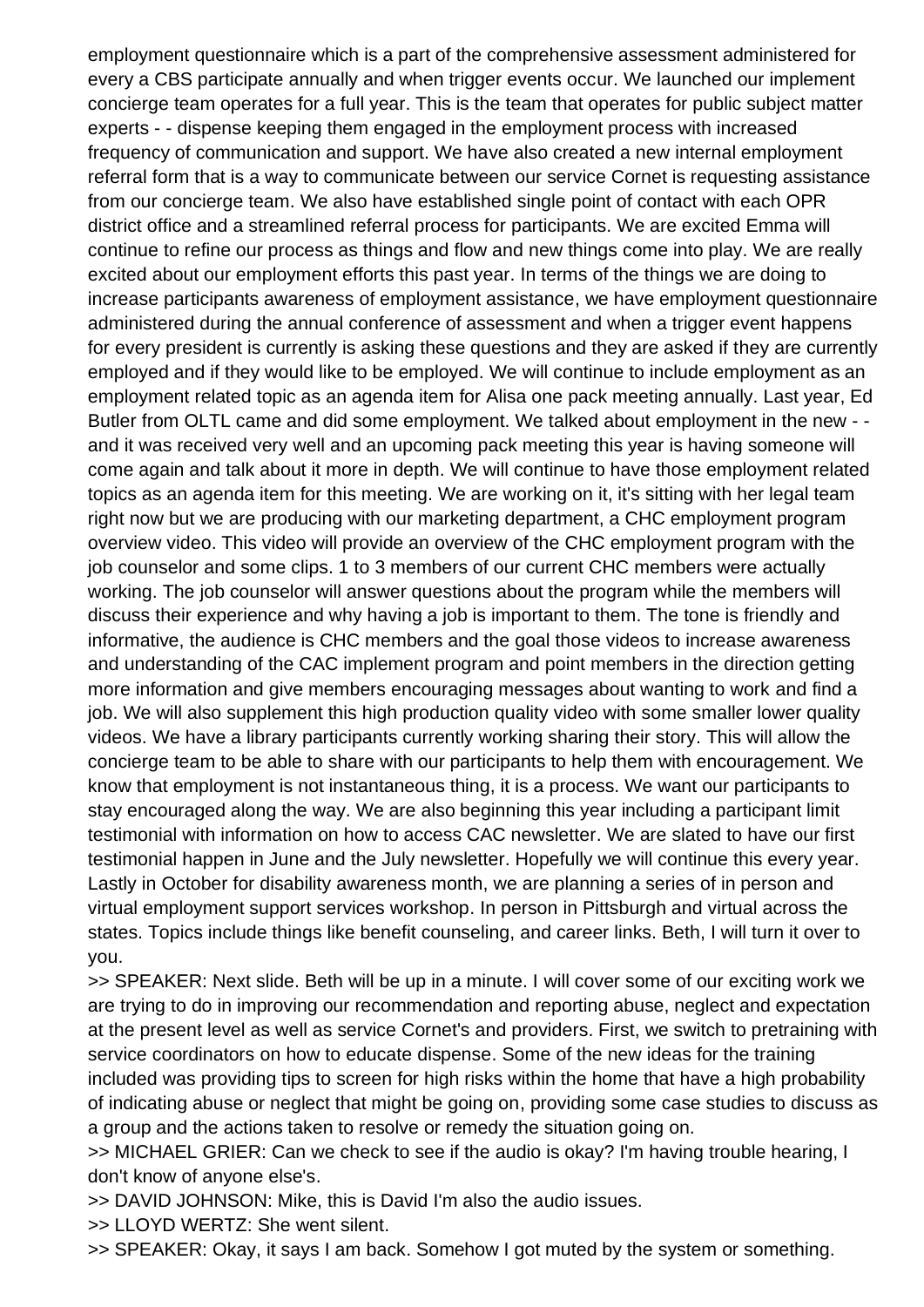Hopefully I can pick up where I left off. We provide case studies that help to combine situation that we encounter on the critical incident side to the minds of your not sharing PHI and doing large group training but other complex situations we have we mold into a new case to look at. As we have learned of teamwork in the health plan remember was that high risk, will ensure those and celebrate those and make sure we are doing shout outs on great responses to incidents so service providers can learn from each other and also know who some of the ones who have tough - - ask for some advice on a case that they have. We reviewed data by zone to better understand where underreporting is occurring and try to work with the different teams - targeted training of service coordinators in that area or providers in certain areas because you're not seeing the prevalence rate of reporting equal and dead zone. The mere to look at the way were a language - - updated so what is meant to read that have good talking points in plain English that could be easily communicated for participants to help them recognize that they should have warning signs if they are getting abused or they have the right to be free from abuse or neglect and should do something about it if it is occurring. We do have a magnet about support numbers and information put on their including protective services hotline. Upcoming in quarter two and three of this year, we are going to be adding a link to the protective services mediated that was released earlier this year on our CHC site that's available to the full public as well as doing a newsletter mailing that has the information in it as well. We have already admitted leave behind flyers at the service Cornet's can use. We go to a participants home and reiterated the importance of the talk about this at every initial assessment and there is an attestation question that advertisement agrees to if they have received the education during the person centered employment meetings. Then we try to discuss wellness and service delivery and follow-up on - - as service coordinators make their regular contact calls with participants so even if the patented it was resolved, they can revisit and make sure whatever mitigation plans put in place is still working at hopefully there is not any additional risk or incident going on. Next slide. Our alright that I will turn it over to you to cover the housing updates. >> SPEAKER: Thank you Jamie. Hi everyone and thank you for this opportunity to share exciting work happening within our UPMC housing program by our fantastic housing team. My name is Beth Ellis, I'm a manager housing strategy within the team focus the other Southeast, Northeast and Lehigh capital areas. Our first housing program enhancement is a set of resources we refer to as housing quick reference guides. These documents are designed to help our fantastic service coordinators better understand the technical side of housing and support upper dispense with housing needs. We made these resources available through a new internal housing focused SharePoint site. The guys we have created provide technical information on things such as eviction process, the different types of income based and subsidized housing out there, where to search for affordable housing and homeless services across the state. We have also launched a new housing assistance assessment for service coordinator to request help from the housing strategy team I housing issues that participants are facing. We have been very happy with the response from the service coordinators in using and using this new assessment tool, it is enhance our ability to help them with Housing issues and provide the target resources and technical assistance as well as gather significant data on our participant housing needs. There are a number of housing related pilots projects currently underway as well. We are working in six counties to expand access to the emergency assistance program to the provision of flexible administrative funding through - - agencies. The funding is most commonly being used to find staff positions to process ERAP and manage backlogs. We are also piloting the expansion of our nursing home position coronation service to three target participant groups web housing barriers. Those groups are - - dispense who reside in nursing facilities that have a barrier, housing barrier present preventing return to the community. - - Hospitals, almost housing programs or behavioral health settings. The third group upper dispense receiving home and community-based services in the community but will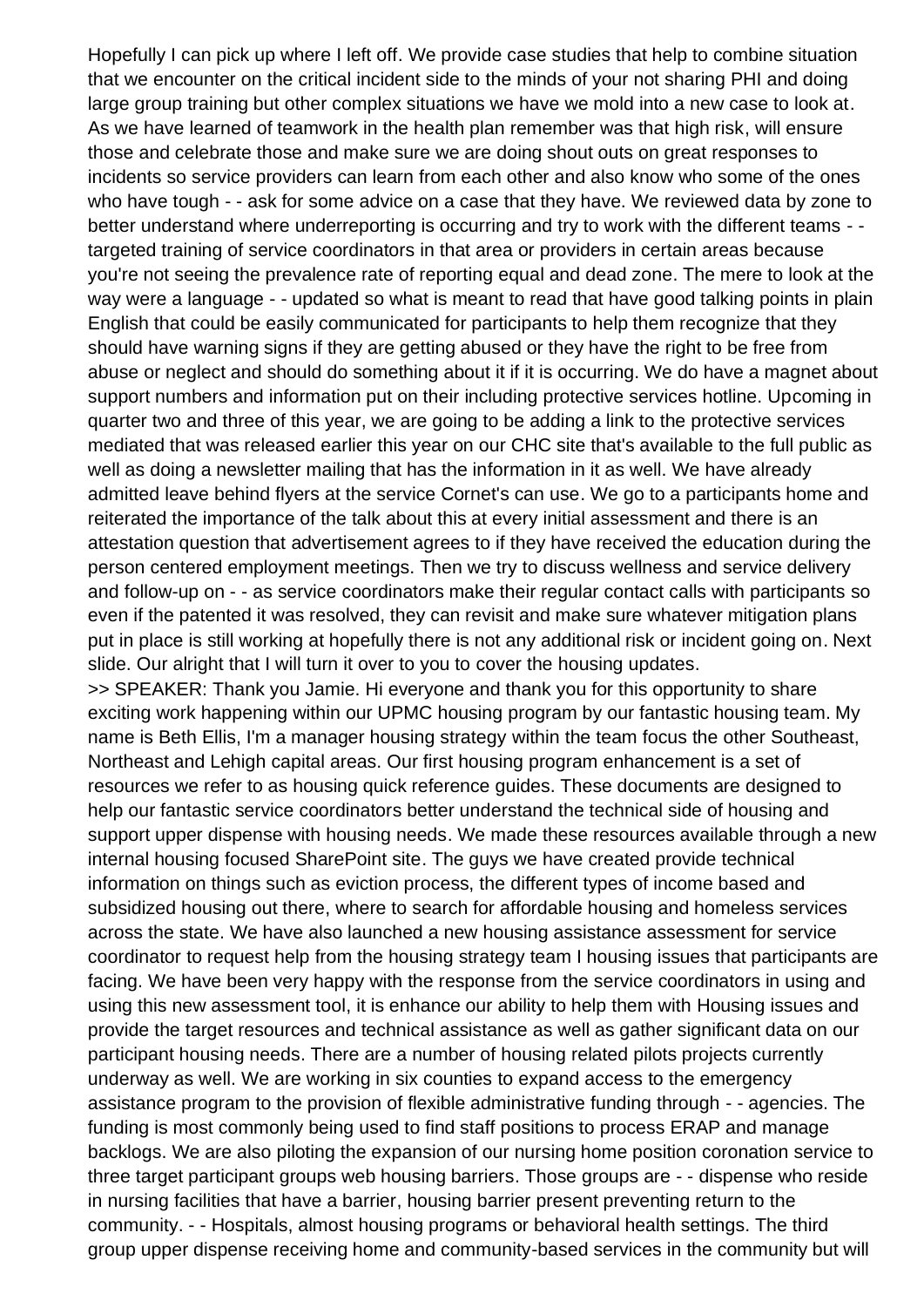housing insecure and at risk of being institutionalized or becoming homeless. We intend to serve about to enter participants through this pilot which we refer to as NHD plots. The third pilot I will mention is our medical legal partnership. In this pilot, we are working with neighborhood legal services to offer free legal assistance and education on landlord-tenant issues, powers of attorney, living wills and other legal matters. The program involves a comprehensive legal wellness checkup for participants as well I should also mention that this pilot is only for our participants in Beaver, Butler and Lawrence Counties. We are so excited to have his pilot launched and painful for many partners who make them possible. That concludes my housing update so I will pass it on to - - or Jamie, thank you.

>> SPEAKER: I want to briefly cover and snap benefits and transportation and we can open up the floor for questions. For snap benefits, we will be reinforcing in our upcoming newsletter a link to where they can go and apply and we did that last year as well. The model number has been to a firm to utilize snap on a monthly basis for internal awareness. We are also reminding service coordinator to cover this information on monitoring calls for participants is appropriate as we identify any food and securities during those calls. The community engagement team plans to includes snap representatives - - 2022 and we have placed dates to post forms starting in late spring. Moving to transportation we develop a transportation flyer last year mailed in October 21 two participants with nonmedical transportation authorizations. Not including those that receive bus passes or use driver mileage reimbursement. Just to help them understand that there is an issue during their arrangement, who to call and help with some of the questions that we get. We also continue to address needs and targeted locations where we have transportation providers there is always going to be a continued focus for us. It's always good to talk to transportation problems and gaps that are out there so this is going to be a commitment to our presence in community health nurse in Pennsylvania to continue to strengthen our relationship with our contractors as well as address any of the transportation grievances we get regarding the contractor in real time. When we have received some in the past, we have meetings with the contractor and as trends are ongoing and issues are identified, we requested updates to what they use and the subcontractor is required to do retraining of those procedures with drivers to hopefully mitigate future reoccurrence of what the concern was. This concludes our presentation today and I will entertain questions at this time.

>> MICHAEL GRIER: Before we start with questions from the committee members, thank you for the presentation. I wanted to ask the same question I asked about employment services for UPMC. About how many individuals do you have that are a part of employment services with the care plan?

>> SPEAKER: This is - - speaking. Because you asked the question earlier, I was able to go in and we do report out on our ops .2 report. As of March 31 we have a total of 360 upper dispense that have an employment goal on their person centered service plan.

>> MICHAEL GRIER: Thank you very much and I appreciate that. Any other questions on UPMC from community members?

>> LLOYD WERTZ: Yes, given your relationship I'm assuming relatively close with the larger HCO in the Commonwealth, a wonderful behavioral health management system, I wonder if there's a planner capacity in place wherein the information about treatment services - - data shared but there is a sharing of the precipitants in the UPMC plan of behavioral health services is that being shared with the service coordinators for the plans for the Brisbane that are in place ?

>> SPEAKER: Hi, this is - - from UPMC. Yes, we have a close communication ship with behavioral health and the other behavioral health organizations. We have regular data exchanges to referrals we are sending over there as well as service utilization. With the information that we do receive from - - we do update and provide information to the service coordinators when the placement is consent to having that information placed into the service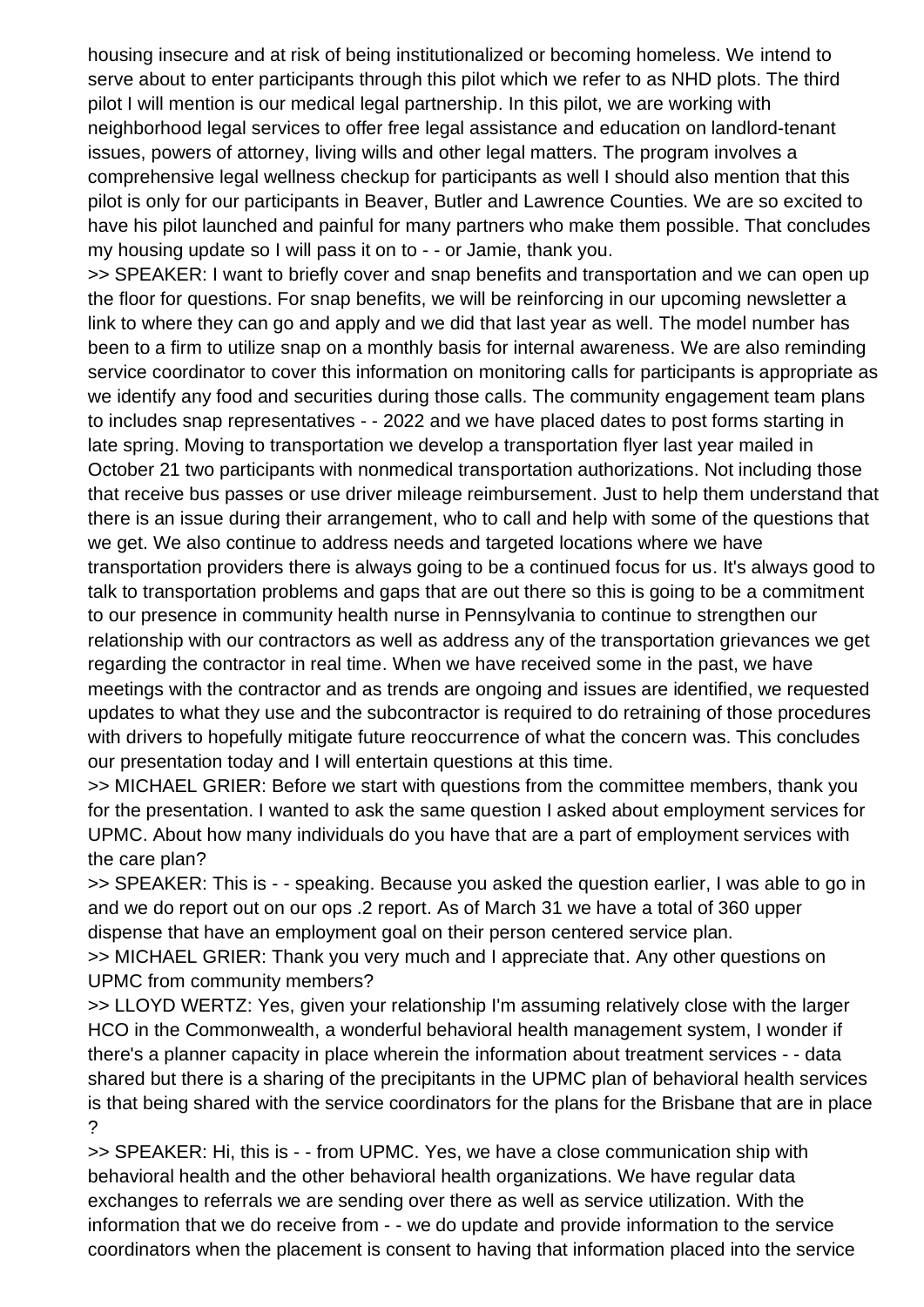plan.

>> LLOYD WERTZ: Thank you very much.

>> DAVID JOHNSON: This is David Johnson, previous question posed that the MCO's - beneficiaries.

>> SPEAKER: The action plans are more topic specific because, we want to send it out probably with everything included. Some of the strategies we end fermenting have a smaller target population so there is a limited audience that we want to have that has information so we can keep it as a pilot and not add to any frustration other people like that idea and can participate yet because we're not ready to go statewide. Whereas other ideas and there are broad topics in which we can provide education to everyone the right newsletter and use visual aids or marketing tactics to be able to draw their attention to the education that we are trying to provide in that specific topic. We will talk about the action plans in general and have already this year in some detail with providers during the provider training session so they are familiar with the survey and questions related to services and how we want to try to improve quality services through our partnership with them. Specific topics we can have a great discussion on seat-ofthe-pants strategies we have implemented or ideally a pot of that we want to run by them before and fermenting further to help get the ideas such as the community integration pilot that our community engagement team is starting. One of the downfalls of the survey we must educate the masses is that it's a very lengthy survey that there are 10 topics to communicate and that's a lot to digest for anyone studying through any format. We find that the best approach is topic specific bite-size chunks and figure out the best way to disseminate information the need to educate people on or something mean to have a greater robust conversation on or involved that is something. We are using multiple approaches that will not disseminate the full action plan is one item to the beneficiaries.

>> DAVID JOHNSON: I appreciate your response. I want to verify you mentioned in context, is at the health education advisory committee?

>> SPEAKER: Yes.

>> DAVID JOHNSON: Thank you.

>> MICHAEL GRIER: Other questions from the committee members? Paula, are there any questions in the chat?

>> SPEAKER: Hi Mike, yes I do. The first question is asking what providers can access the service plan on the provider portals? This came in during UPMC's presentation.

>> SPEAKER: The LTS as providers can access it if you log onto the provider portal. If the member agreed to share it then it would be on there. Some members opt out of sharing it on the portal and they would not be able to see and then the providers would receive information on the services they need to be provided.

>> SPEAKER: The next question is what is the name of UPMC's community access and involvement Used by service coordinators?

>> SPEAKER: It is just call the community resource guide and is an internal app developed using a Microsoft tool so the internal staff can access it and use it like a Google search and also provide updates to resources in their area.

>> SPEAKER: Next question is for all three MCO's. How often are service coordinators required to contact participants outside of the annual advance? This includes phone calls and face-toface contact.

>> SPEAKER: Hi, it's Olivia from PHW. Our service corneas are required to reach out quarterly, at least quarterly. Obviously if we have notification or outreach from our participants then we will return those calls and reach out more often if needed or if there is a notification of hospitalization, we do face-to-face visits.

>> SPEAKER: Our answer is the same that Olivia is provided but for reference, this is outlined in the CHC 2022 agreement under the service coordinators session.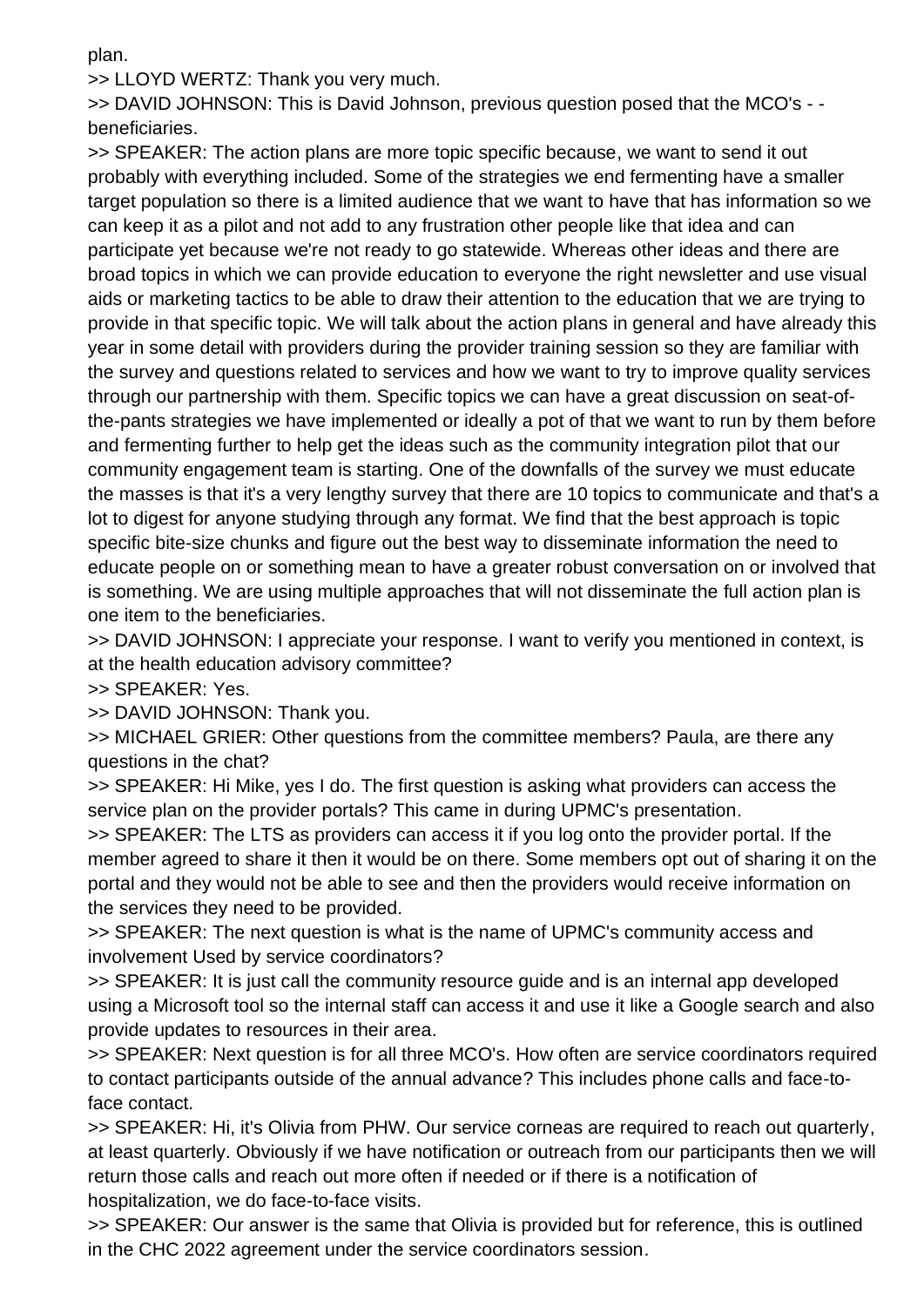>> SPEAKER: This is David from UPMC and the Echo the frequency in which SC are required - - also expressed service coordinators when cost went from respect and provided that service corneas are returning those calls within a two business day time period and that is something that - - monitor to ensure that they are being responsive.

>> SPEAKER: Thank you. I have one more question that came out and this is from Juanita Gray related to Tempest. Her question is have there been in-depth looks into the new accounting company that will be replacing PPL for the participant management agency? Does anyone have stats on their services in regards to how efficient they are and if they will be more efficient than PPL?

>> JAMIE BUCHENAUER: That may be a question, I will so I don't know if any of the three CHC MCO's want to chime in here. I think you're talking about the transition from an administrative service where the department holds a statewide contract to an administrative service of the three CHC MCO. They came together and all shows Tempest to be the new financial management services vendor for individuals in the community health choices program better choosing to self-correct their own services. Obviously, we talked earlier today about how the three CHC MCO's and the office of long-term living have been holding individual stakeholder meetings monthly since we have announced the transition to make sure that participants are connecting and anybody interested had the opportunity to connect with Tempest and the three CHC MCO's, raise an issue they have and hear from Tempest how they are working to make this transition happen in Pennsylvania. I would encourage if you are interested at all in the transition to join the stakeholder meetings. There specific to this issue and we have Tempest on the phone monthly and I think there will be two stakeholder meetings in June even though the first one was the one that we announced today at the meeting. I am not sure if any of the CHC MCO's want to add to my explanation.

>> SPEAKER: This is Anna. Just to add to Jamie's comments Juanita Gray, I want to let you know that when we put out the request for an FMS bid, we did look at several organizations and took into account their experiences and satisfaction the participants and other locations that work these companies. The whole purpose of this process was to ensure a better outcome for individuals that self-directed services. That was at the top of the list. That will be the outcome as we move into this new contract with Tempest.

>> SPEAKER: Thank you.

>> SPEAKER: My pleasure.

>> SPEAKER: Mike, it is Paula. I have nothing else that refers back to the slide presentation. If you are okay going to the additional public comment.

>> MICHAEL GRIER: I sure am Paula, thank you. Okay everyone, this is the time period for additional public comments. We have the MCO and she me online with us so many questions, please feel free to communicate either to the chat or we can maybe someone can pipe in and we can unmute you so you can ask the question.

>> LLOYD WERTZ: This is Lloyd again and I will be off of the.

>> To OLTL. This is a great deal of coordination and collaboration, I'm wondering - - incentivize the sharing of information between the two plans. We are all about whole person healthcare based on a government decree of last year and the organization I represent, we believe is the only way to effectively treat a population and its health needs is to recognize all of them health. Mental health and physical health. I'm wondering if there's a plan to help incentivize and firm up the sharing of information within the MCO's.

>> JAMIE BUCHENAUER: Thanks Lloyd, it is definitely something we have talked about. As a department, I do not want to say specifically in the groups but because there is whole person healthcare and obviously you may be aware of the integrated care planning process, is something we have talked about looking for community health choices yet. Obviously no decisions to date with something we have definitely talked about.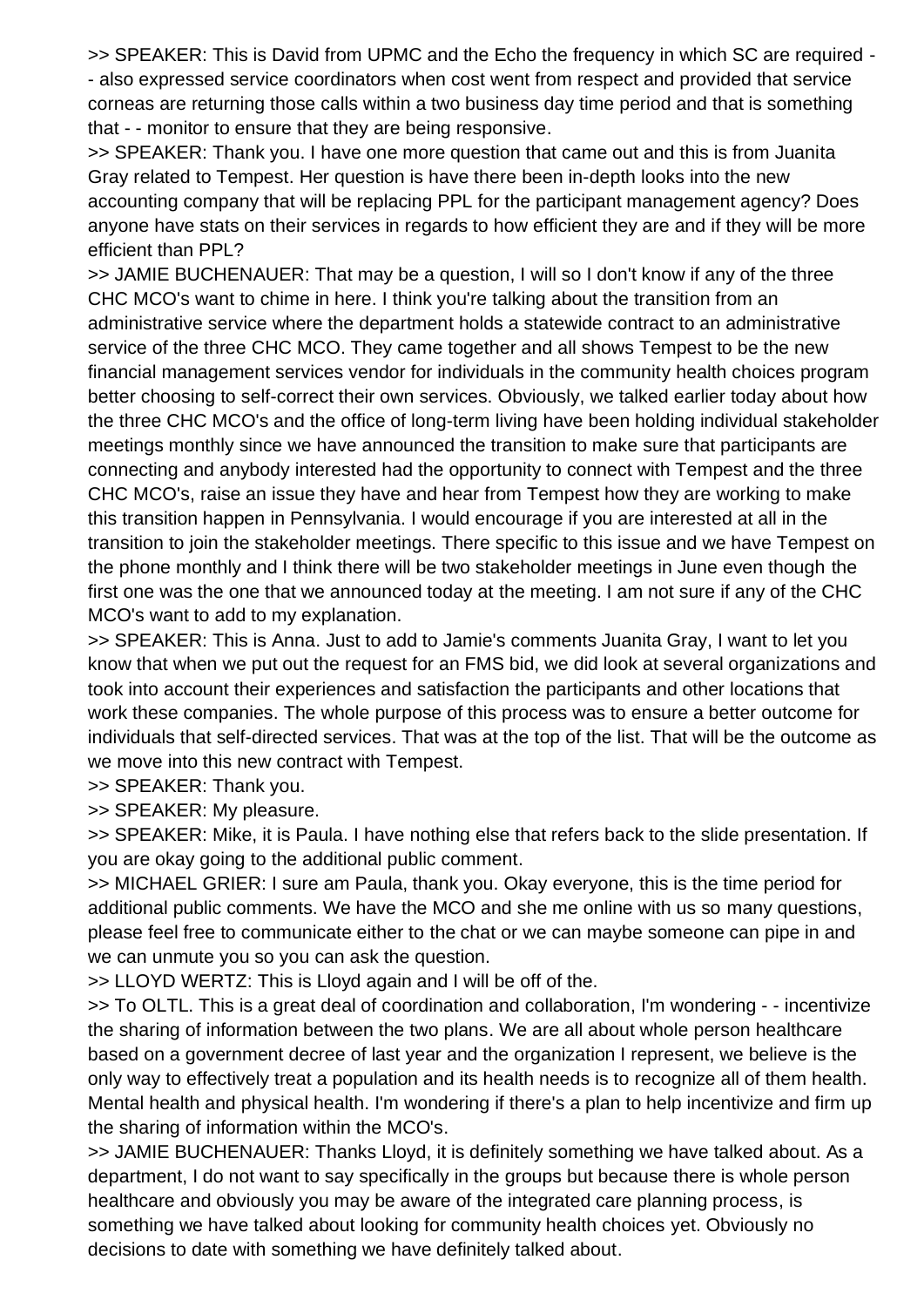>> LLOYD WERTZ: I appreciate the fact that you're looking into it, thank you very much. >> MICHAEL GRIER: Other questions from committee members? Paula, anything in the chat? >> SPEAKER: Hi Mike, I have one question in the chat and am waiting for clarification on another. This question is from Elizabeth, how many hours a day can a home health aide provide care to a member? Is there a limit and if so - - provider email?

>> JAMIE BUCHENAUER: I don't know if any of the CHC MCO's want to chime in or that OLTL staff wants to chime in, to our knowledge there is no limit on the number of hours a day a home health aide can provide care to a member. We obviously know that some of our home care agencies taking into account the individual's health and safety may limit the amount of hours for a particular worker to work per week for that participant. Health and safety of the present is first and foremost so someone is providing a lot of care and one day, we want people to take into account the health and safety of that actual precipitant. Somebody working many hours per day or per week obviously is probably not as effective as somebody who is working less hours per week. I do know if anyone wants to add to that.

>> SPEAKER: Is Paula, the next question I have is during last month's meeting, it was stated that a CHC procurement timeline will be developed over the next few weeks. Is there an update on the release of that timeline?

>> JAMIE BUCHENAUER: This is Jamie, I will give you an update on our timeline. Obviously we are working towards the community health choices procurement. The current contract ends on December 21, 2022, but it does have one two year renewal which we will be exercising with the office of long-term living. Our tentative and I say tentative, completion date of the new work statement would be July 20 22 at the very earliest obviously there's a lot of work we need to do between now and July. I would really at this point push that to - - office of long-term living have a work statement. We have been asked a lot about public comment and will we have public comments or input to this procurement? I would note that due to the timeline above, we are considering public comment but we would not have anything ready for public comment before August 2022. Our tentative plan would be too release a new community health choice on or after April - -.

>> JERMAYN GLOVER: This is Jermayn, I want to read one, that came in. - - Requires 48 hours advanced scheduling as required by ADA law they don't like them they are saying that attract adequate staff and vehicles especially in mobile areas. Any of the MCO's that use MTM want to respond to that?

>> SPEAKER: This is Anna, I don't know if Joe Ellie is on the call.

>> SPEAKER: Hi Anna, yes I had difficulty getting off of mute.

>> SPEAKER: I will pass to you.

>> SPEAKER: We work on a monthly basis with MTM and monitor their network adequacy as far as their vendors and vehicle fleet. They consistently show fleets that adequately support the prison population that we currently have in place. Additionally, they do ask for 48 hour notice to secure transportation. However both PHW and MTM understand that life happens and you cannot always plan that far in advance. Their processes to secure transportation outside of the 48 hour window which has adequate notification. There are processes in place to make sure that respites are supported and can get from point A to point B utilizing MTM whenever they don't have 48 hours.

>> SPEAKER: Hi Mike, it is Jen Rogers, we also use MTM and everything applies to our process. We do have a process in place for escalations between our service coordination team and the folks at MTM. If and when an urgent need arises with one of our participants needing transportation sooner than our 48 hour window, I will reiterate that we also have weekly meetings with MTM where we are reviewing - - network adequacy across all 67 counties. As it stands today, we feel like MTM has an adequate network and do not have any concerns at this time, thank you.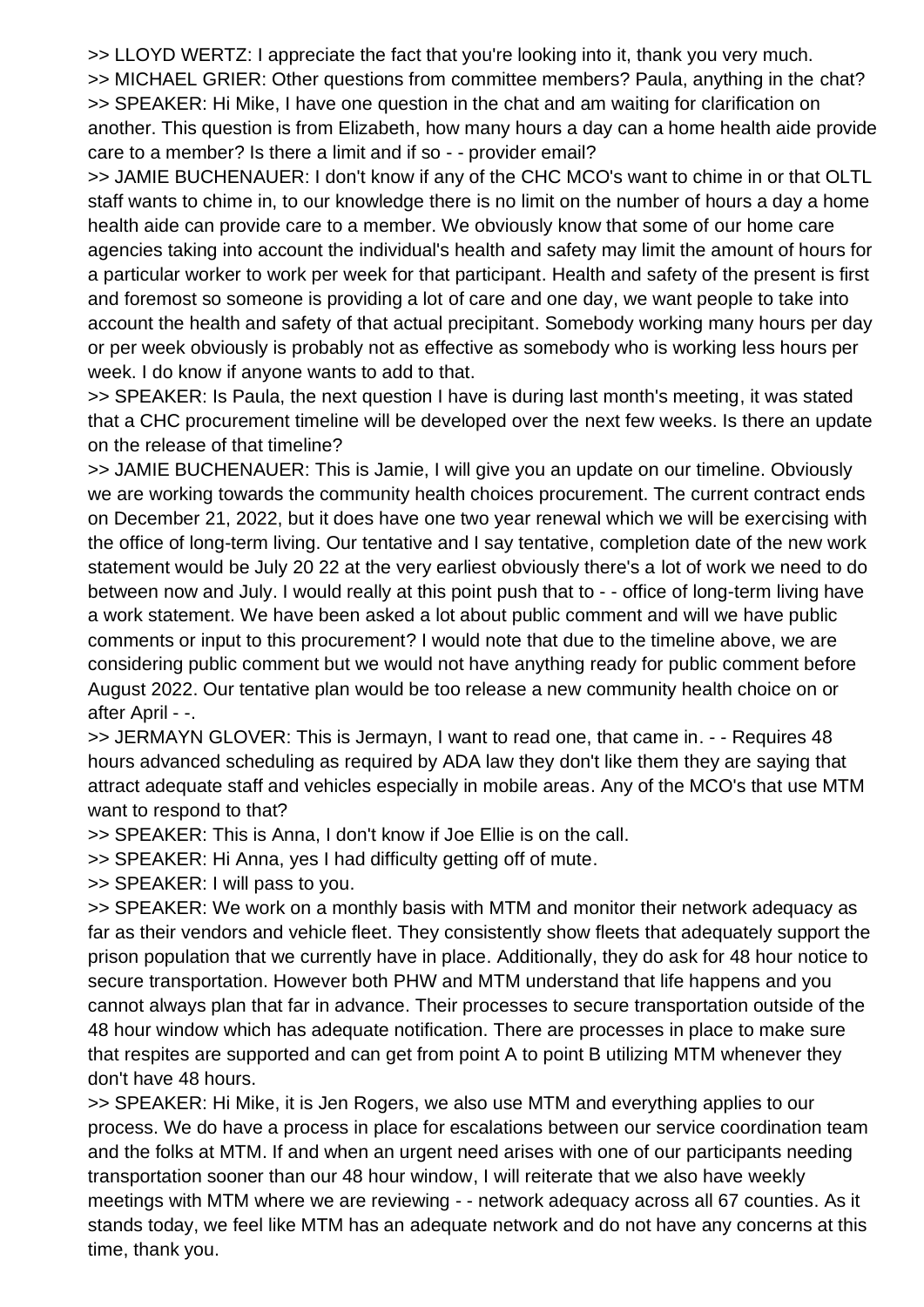>> JERMAYN GLOVER: Thank you.

>> SPEAKER: Hi Mike, this is Paula I have another question that came in. Does the healthy choice RFP have any effect on the CHC MCO or the participants?

>> JAMIE BUCHENAUER: Thank you for that question. I will start again and if any of my OLTL colleagues want to chime in then please do so. My understanding is that during the selection process, if somebody has - - dual eligible or for some other reason they become eligible for community health choices , obviously there is a plan selection period but if a participant does not select a plan, I believe obviously to go from health choices to community health choices there is some assignment issues that will be impacted by the health choices, not necessarily the RFP but any health choices plan by come on board for health choices . That is one impact. I'm not sure if there any other impacts. I think obviously with the health choices right now there is litigation outstanding and OLTL will be monitoring that but no impact at this point in time until community health choices. Feel free to weigh in.

>> MICHAEL GRIER: Any other questions? Paula, how the chat doing?

>> SPEAKER: Mike, I have another one that came in. Why are consumers by this refers back to the transportation. Why are consumers required to get a monthly bus pass that expires one the only want to ride the bus 20 times? And it does not expire.

>> MICHAEL GRIER: Without question be for all the MCO's?

>> SPEAKER: I would say yes.

>> SPEAKER: Let me make sure I understand the question is about monthly bus passes whenever spit wants to ride one or two times, data capture that correctly?

>> SPEAKER: The best I can do is provide context year for the southeast. If the public transportation authority. - - Has moved to a process where they are no longer issuing day passes or tokens. They have moved to an electronic path where they are phased out tokens. So the process is for a participant that is on CHC, they will be authorized for a key card which will be loaded with funds applicable to their travel routines. So what was formally known as the zone trail pass or a zone one trail pass, this is all separate language. That makes sense for where the parties may need to travel to and from, that is the amount of travel funds that would be loaded to the key card and the hope is that the participant retain the key card cool and not lose it and every month the health plan would be loading funds applicable to the travel routines on the gift card. That's the process that we need to follow with other areas of the state, we work with MTM as a translation broker who works with the public transportation authority to issue the participants on the travel whether it's passes or tokens or tickets available from the Transportation Authority that would make sense for the participants needs. For example, in Erie I believe, weekly passes and day passes or monthly passes are available for the service

coordinator to authorize to use with - -. I hope that is helpful.

>> MICHAEL GRIER: Thank you. Who was up next?

>> SPEAKER: Michael, this is Joe from pH W in reference to the transportation question. Our process is nearly identical to what Jen just described. We work through MTM to purchase those key cards for our participants to utilize the public transportation in the South.

>> MICHAEL GRIER: Why do we have to buy a monthly bus pass if we only use it two or three times a month?

>> SPEAKER: We are working with them to low the funds to their key card to allow the persimmons to utilize public transportation in that area. Within each month we would reload that card with the appropriate funds for them to get from point A to point B.

>> MICHAEL GRIER: Thank you. UPMC?

>> SPEAKER: We utilize a different vendor then MTM that we follow similar processes and working with the local translation authority on the best means for allocating whether it be a weekly, monthly pass prep for participants. We coordinate with the local providers or any other number of the providers throughout the state.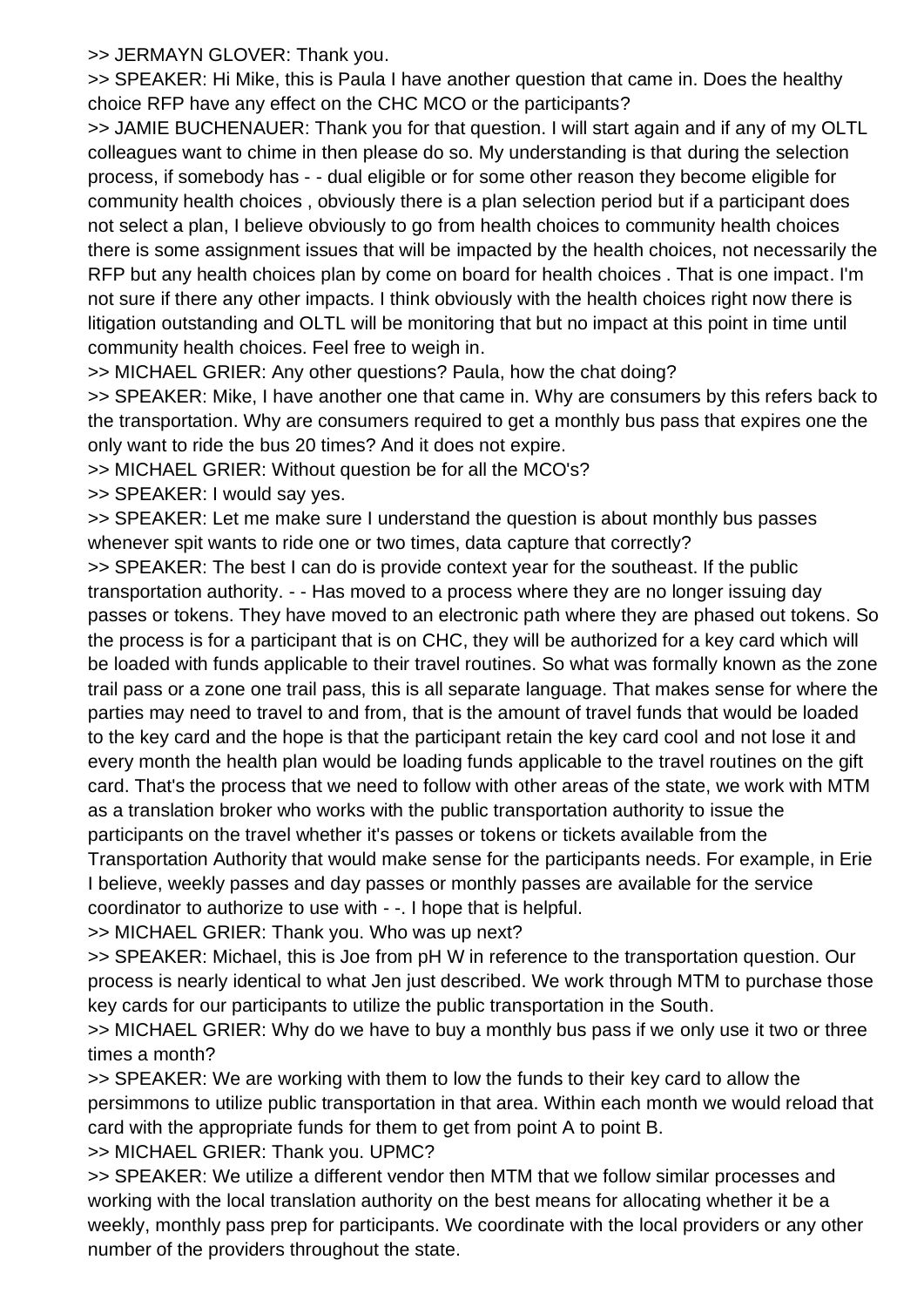>> MICHAEL GRIER: Thank you for all of the many other questions?

>> SPEAKER: Sorry, I will circle back to the anterior deputy secretary - - had given for worker hours. The only thing I would add to that within the late waiver there are limitations on paying for a week time with an overnight care. Would you required personal assistance services that the worker be a week and we work with the providers identified response systems if there is a need over that time period but not necessarily - - attended.

>> MICHAEL GRIER: Thank you for the clarification.

>> JAMIE BUCHENAUER: Agreed, thank you for adding that.

>> SPEAKER: Hey David, is Paula. I have another question here that refers back to the bus. If there is an attended the need to travel with the participant on the bus, is there anything being done to cover the bus fare for the attendant?

>> SPEAKER: Hi commences Jan with AmeriHealth/Keystone. Two things, there is a process - - can be assessed for having attendant accompanying them to where from the travel destination. It's the paratransit - - want to pursue. For nonmedical condition benefit we are in our current agreement for the participant to be utilized as a part of the benefit package. I think anything above and beyond that would be through the past agency and the travel assistance program.

>> SPEAKER: - - Where the attendant can accompany the participant, our focus is on the transportation of the participant.

>> SPEAKER: This is Joe, we will follow a similar process through AmeriHealth and UPMC. >> SPEAKER: Paula again, another question came in. Does Tempest replace PPL for CHC consumers. In June?

>> JAMIE BUCHENAUER: I was reading the question again because I want to make sure I understood it. I'm not quite sure what. Means but yes, Tempest will be the financial management service and in community health choices, not necessarily in June the transition date is July 1, 2021, 2022 I am sorry. As was provided at the stakeholder meeting last Friday, there are different dates that participants and workers need to be aware of as we transition to Tempest. We would encourage all to go out and attend the stakeholder meetings and definitely pay attention to communications your receiving from the community health choices MCO and Tempest.

>> SPEAKER: This is German. What the timeframe of the grace period?

>> JAMIE BUCHENAUER: German, what do you mean by grace period?

>> SPEAKER: When we transitioned a decade ago into PPL, there was a year of transition people that people not putting PPL the systems were in play there was a grace period. Will there be a grace period? Were they don't spend hours in this way?

>> JAMIE BUCHENAUER: I think your grace period needs, direct care workers will continue to be paid when they do not submit the paperwork back to Tempest or enroll in their system or submitted hours. We are currently working through that issue with the Tempest team along with our community health choices MCO. I am not sure at this point how long that grace period will be available.

>> SPEAKER: Thank you, the answers my question. Secondly, maybe I wasn't sure when I was getting the training earlier, if people in Tempest with their - - submission. Is it true that they will be paralyzed based on having to go make edits?

>> JAMIE BUCHENAUER: I'm helping some of the individuals involved in the transition who may want to jump in here, I am assuming that right now there could be errors as time is entered in the current system. There may be errors in time going forward, Tempest whatever process on how any kind of time errors can be corrected going forward.

>> SPEAKER: I know we are limited on time it may be too stop making be sure later, almost a decade ago when we switch to PPL significantly in Pittsburgh and the western side of the state, thousands of attendants were not paid for, months of work and he created major issues. I hope